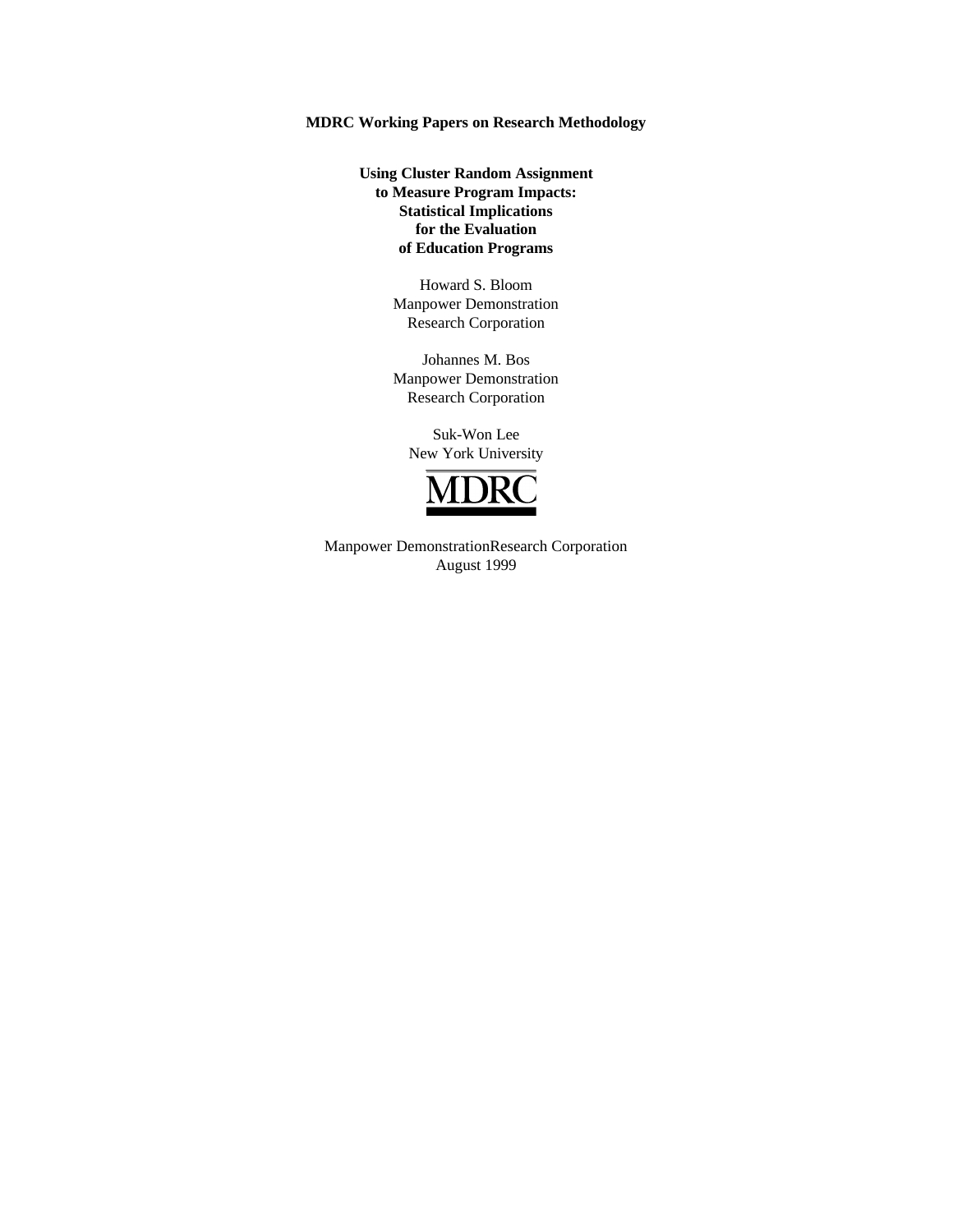## **This is part of a new series of papers that explore alternative methods of examining the implementation and impacts of programs and policies.**

Dissemination of MDRC's work is supported by MDRC's Public Policy Outreach Funders: the Ford Foundation, the Ambrose Monell Foundation, the Alcoa Foundation, and the James Irvine Foundation.

The findings and conclusions presented in this paper do not necessarily represent the official positions or policies of the funders.

## **Authors' Acknowledgments**

Our thanks to Michelle Moser and Steve Caso for providing us with the data upon which this paper is based; our thanks to Steve Raudenbush for helping us to better understand the statistical issues address by the paper; our thanks to Phil Robins, Winston Lin, Judy Gueron, Charles Michalopoulos and an anonymous referee for their insightful feedback on earlier versions of the paper. Please send questions or comments to howard bloom@mdrc.org.

This paper appeared in *Evaluation Review*, Vol. 23, No. 4, August 1999, pp. 445-469. Copyright © Sage Publications, Inc., and distributed with their permission.

MDRC® is a registered trademark of the Manpower Demonstration Research Corporation.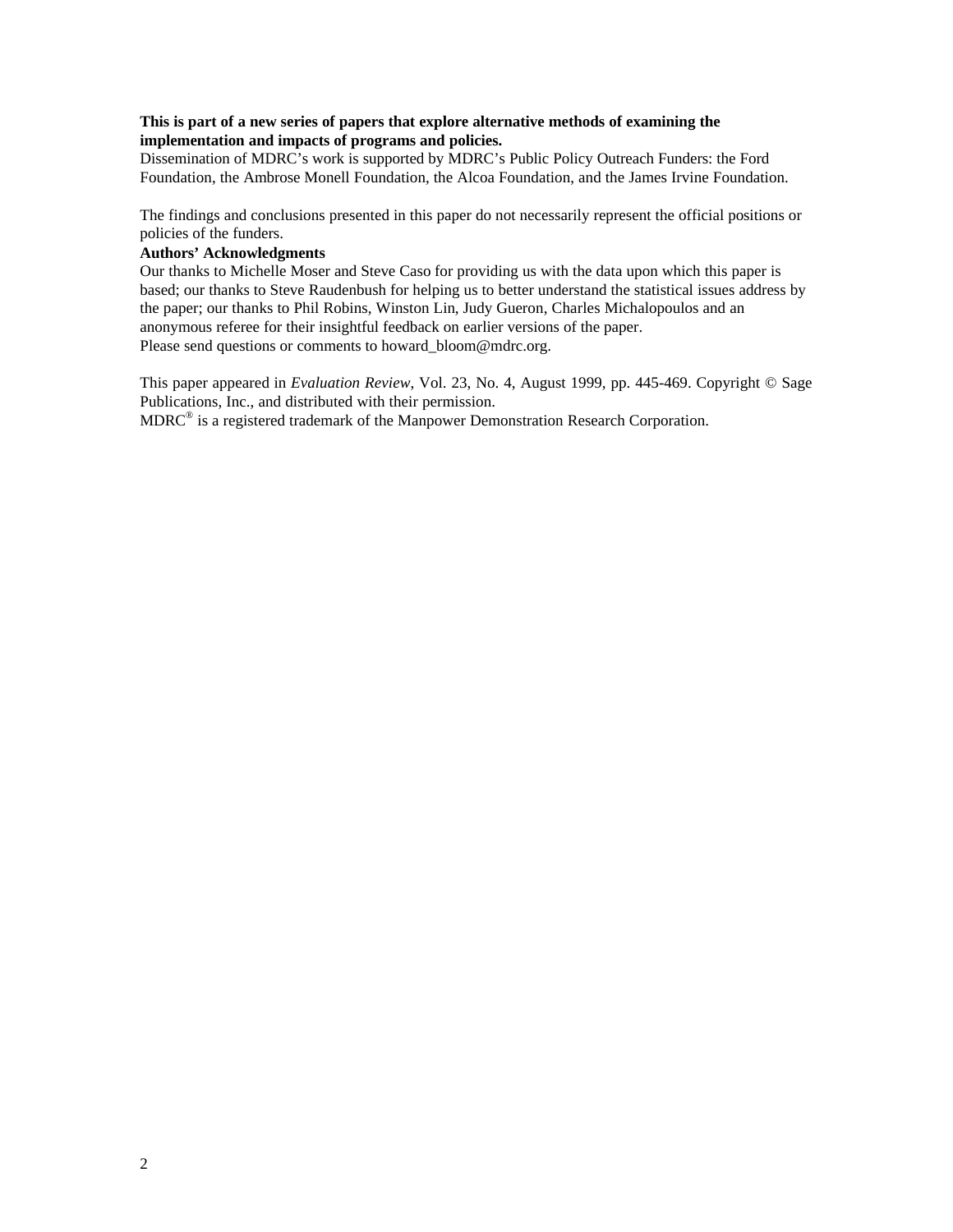#### *Abstract*

*Our paper explores the possibility of randomly assigning groups (or "clusters") of individuals to a program or a control group in order to estimate the impacts of programs designed to affect whole groups. This cluster assignment approach maintains the primary strength of random assignment—the provision of unbiased impact estimates—but has less statistical power than random assignment of individuals, which usually is not possible for programs focused on whole groups. To explore the statistical implications of cluster assignment we: (1) outline the issues involved, (2) present an analytic framework for studying these issues, and (3) apply this framework to assess the potential for using the approach to evaluate education programs targeted on whole schools. Our findings suggest that cluster assignment of schools holds some promise for estimating the impacts of education programs when it is possible to control for the average performance of past student cohorts or the past performance of individual students.*

#### **The Evaluation Challenge**

Over the past several decades there has been considerable experience with randomized experiments to measure the impacts of social programs (Greenberg and Robins 1986). At the heart of this approach is the random assignment of individuals to a program group, which is supposed to receive program services, or a control group, which is not supposed to receive these services. Only chance determines who is and is not selected to receive services, and each eligible applicant has the same chance of being selected. $^{11}$ 

This process creates program and control groups with no systematic pre-existing differences—the expected values of all background characteristics, whether measured or not, are the same for both groups. Although in small samples these characteristics may differ by chance due to random sampling error, the margin for error decreases as sample size increases. Hence, the control group experience provides an unbiased estimate of what the program group experience would have been without the program. The difference between these two experiences therefore represents an internally valid estimate of the program impact—what it caused to happen. No other methodology provides the same level of internal validity for program impact estimates (Hollister and Hill 1995).

However, some programs are designed to affect whole groups at once*,* not separate individuals. For example, school reform initiatives are intended to affect whole schools, comprehensive community initiatives are designed to affect whole communities and health education programs are often targeted on whole geographic areas (Lasoff et al. 1994; Connell et al. 1995; and Murray et al. 1994). For these programs it usually is not possible to randomly assign individuals to a program or control group. If a school, a community, or a geographic area is selected for a program, then everyone within the group is potentially affected by the program.

However, it might be possible to randomly assign whole groups or "clusters". For example, one could randomly select schools for a new education program from among those eligible to participate. The schools not chosen would provide a valid control group because their expected background characteristics would be the same as those for the schools chosen. However, randomly assigning whole schools will produce a smaller effective sample than randomly assigning individual children from these schools. Reducing the effective sample size, in turn, will reduce the statistical power of program impact estimates.

Therefore, random assignment of clusters ("cluster assignment") can produce impact estimates that are internally valid but may have limited statistical power. As described below, the extent to which clustering reduces statistical power depends on the composition of the clusters involved. This, in turn,

<sup>&</sup>lt;sup>11</sup> More complex designs randomly assign sample members to different treatment groups or a control group (e.g. Freedman and Friedlander 1995).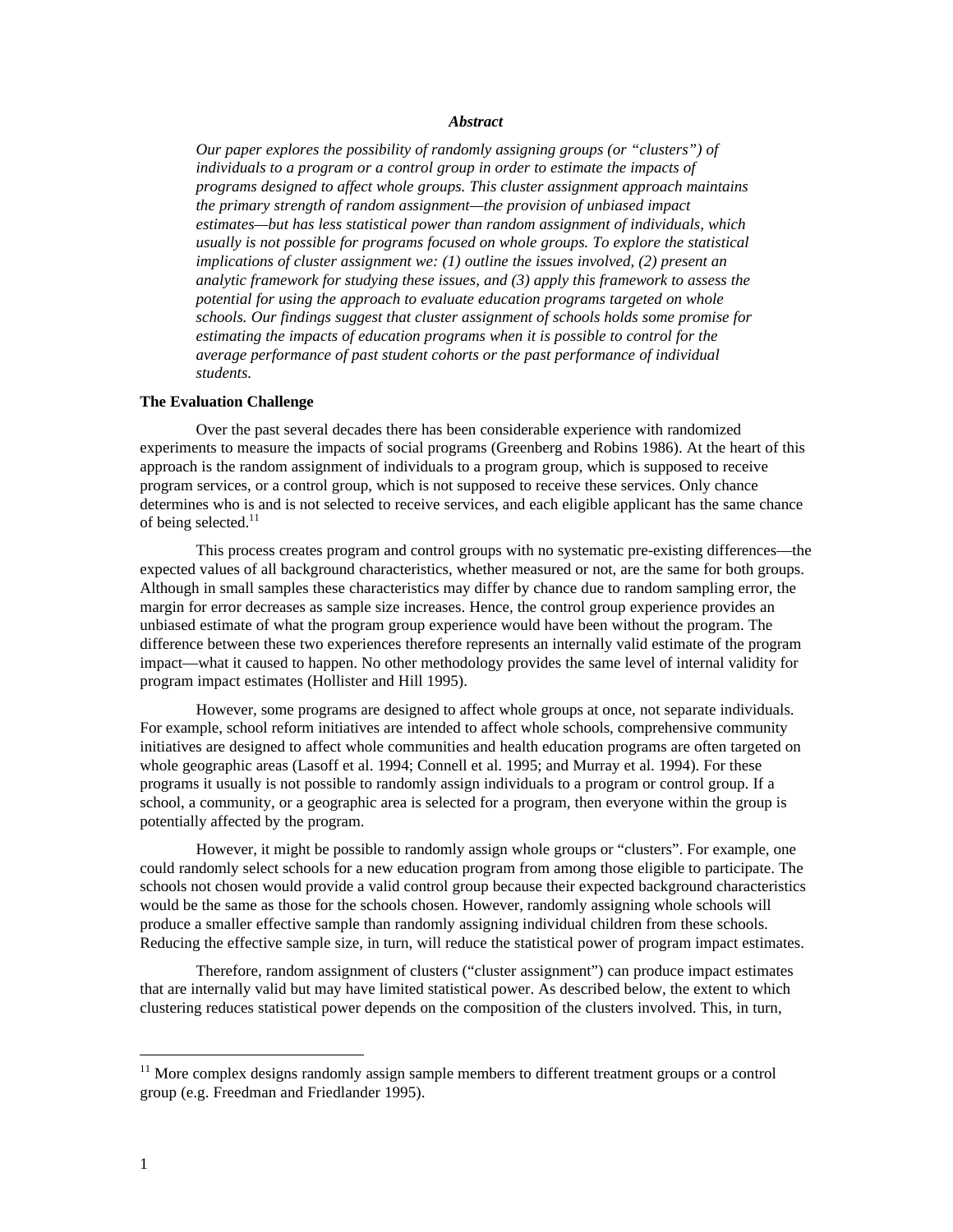depends on how clusters are defined. Cluster assignment may therefore produce adequate statistical power for some purposes but not for others.

Our paper examines the statistical power of cluster assignment empirically. We first outline the statistical issues involved and present an analytic framework for studying them. We then use this framework to assess one potential application of cluster assignment—estimating the impacts of education initiatives. Our findings suggest that cluster assignment holds some promise for this application when it is possible to control for the average performance of past student cohorts or the past performance of individual students. The paper concludes by considering the generalizability of our findings and by exploring several problems that can arise when cluster assignment is used in practice.

## **Statistical Issues**

Consider the following situation. A random assignment study takes place in *J* sites (schools, communities, geographic areas, etc.), each containing *n* sample members (students, residents, etc.). Thus, the sample for the study consists of *nJ* individuals. For simplicity assume that half the sample is assigned to a program group and half to a control group, although our argument holds for any program/control mix. There are three main ways to make this assignment randomly:

- ÿ *Blocked random assignment* would randomly assign half the *individuals from each site* to the program and half to the control group.
- ÿ *Cluster random assignment* would randomly assign half the *sites* to the program and half to the control group.
- ÿ *Simple random assignment* would randomly assign half of all *individuals* to the program and half to the control group, ignoring their sites.

In each case, the difference between the mean outcome for the program group and that for the control group is a valid estimator of the program impact, because its expected value equals the true impact. The main difference in the statistical properties of the three approaches is their statistical power.<sup>22</sup> These differences depend on the extent to which individuals vary within sites and the extent to which sites differ, on average, from each other. Consider the following two extreme cases.

- $\triangleright$  **All variation is between sites.** If the outcome level is the same for all individuals in a site, but mean outcomes vary across sites, then blocked assignment will have no random sampling error. By ensuring that the program and control groups represent each site in the same proportion, blocking will ensure that the groups are identical, regardless of who is selected from each site. In contrast, random sampling error for cluster assignment will be at its maximum, because program and control group differences will depend entirely on which sites are chosen for each group. Random sampling error for simple random assignment will lie between that for cluster assignment and blocked assignment.
- $\triangleright$  **All variation is within sites.** If the mean outcome is the same for each site, but outcomes vary across individuals, then cluster assignment will only reflect sampling error due to who is selected from each

<sup>&</sup>lt;sup>2</sup> <sup>2</sup>These approaches have two other differences that are important to note but lie outside the scope of the present paper. One difference represents a limitation of cluster assignment; the other represents an advantage.

The limitation stems from the fact that cluster assignment cannot produce separate experimental impact estimates for each site (cluster), whereas blocked assignment can do so. However, this issue is not germane to the present discussion about situations where blocked assignment is not possible.

The advantage of cluster assignment stems from its ability to capture program "macro-effects". Macroeffects (Garfinkel et. al 1992 and Harris 1985) represent changes in the environment at a site caused by a program that influence outcomes for both control group members and program group members. Hence, by comparing outcomes for these two groups, blocked random assignment will miss these effects. To date, however, there is very little evidence about the existence of such macro-effects.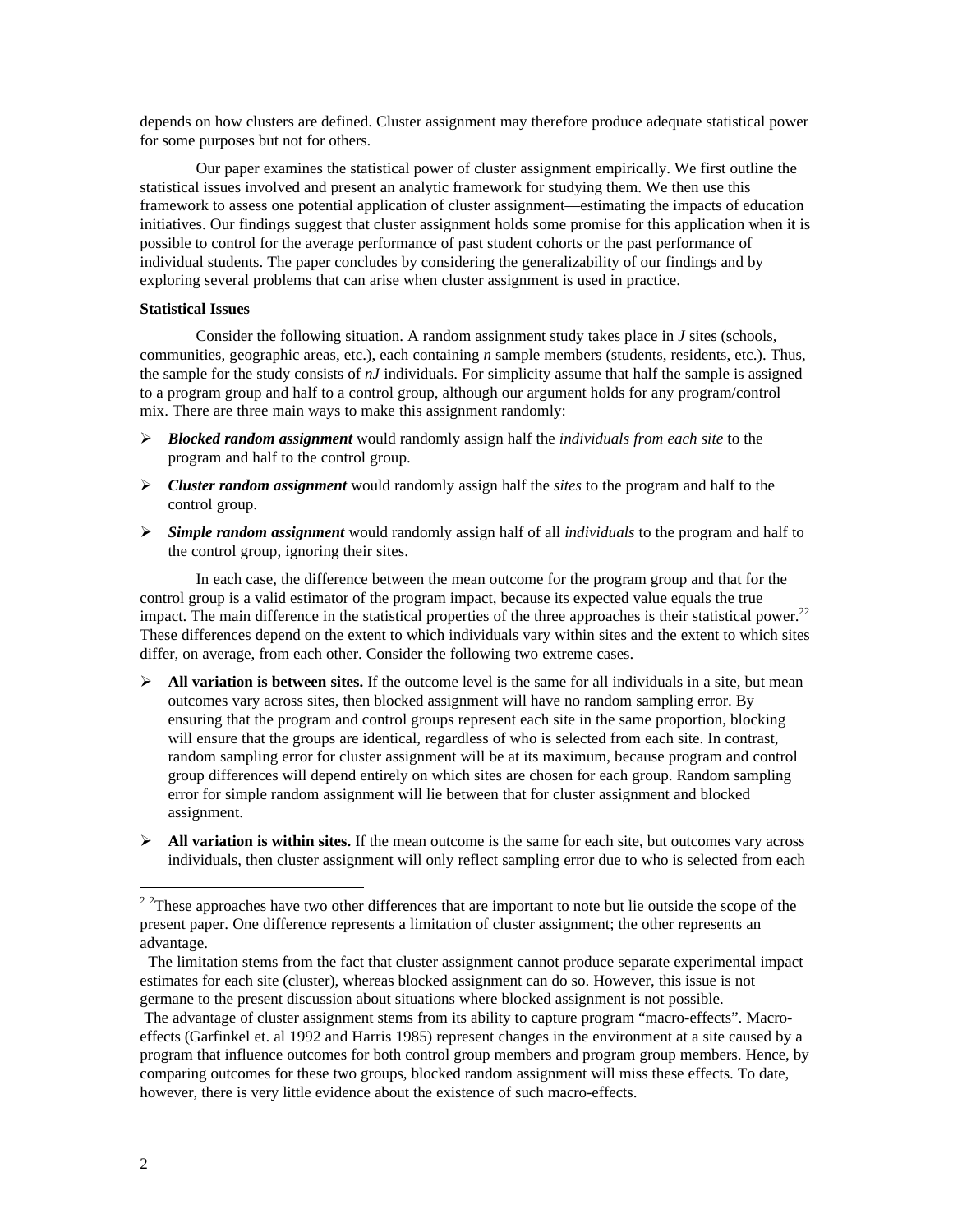site, and it thus will be equivalent to simple random assignment. Blocked assignment also will be equivalent to simple random assignment because there is no margin for blocking by site to reduce sampling error.

In practice there usually is variation within and between sites. Hence, blocking by site will reduce random sampling error and clustering by site will increase it. Therefore*,* cluster assignment will have the least statistical power for any given total sample size, *nJ*.

As noted above, however, for programs that affect whole groups, it usually is not possible to randomly assign individual sample members. Hence, neither blocked random assignment nor simple random assignment is feasible; cluster assignment is the only option available. Thus it is important to find a way to assess the statistical power of this approach. As a first step toward this end, we restate the program and control group difference of means as the following regression with between-site and withinsite error components.

$$
Y_{ij} = \mathbf{a} + B_0 P_{ij} + e_j + \mathbf{e}_{ij}
$$
 (1)

Where

- $Y_{ii}$  = the outcome for individual *i* in site *j*,
- $\alpha$  = the mean outcome for the control population,
- $B_0 =$  the true program impact,
- $P_{ij}$  = one for individuals subject to the program and zero for others,
- $e_i$  = the error component for site *j*, which is independently and identically distributed with mean zero and variance  $\tau^2$ ,
- $\epsilon i$  = the error component for individual i from site j, which is independently and identically distributed with mean zero and variance

The coefficient, *B0*, is the difference between the mean of outcome *Y* for persons subject to the program and the mean of *Y* for those not subject to it (the true program impact). The sample-based estimate of  $B_0$  is the program and control group difference of means,  $b_0$  Random sampling error has two components:  $e_j$ , to represent site-specific differences in mean outcomes, and  $e_{ij}$ , to represent individual differences in outcomes within sites. The variance of the site-specific error component is represented by  $t^2$ and the variance of the individual-specific error component is represented by  $s^2$ .

The expected value of the impact estimator,  $b_0$  equals the true program impact,  $B_0$ . The standard error of the impact estimator for cluster assignment is (Raudenbush 1997):

$$
SE(b_0)_{cluster} = \sqrt{\frac{4t^2}{J} + \frac{4s^2}{nJ}}
$$
 (2)

This standard error has a component due to between-site sampling error,  $4t^2$ *J* , and a component due to

within-site sampling error,  $\frac{4s^2}{\sigma}$  $\frac{S}{nJ}$ .

The preceding discussion assumes that a simple program and control group difference of means is used to estimate program impacts. However, most randomized experiments use a regression-adjusted difference of means to reduce the standard error of impact estimates by controlling statistically for background characteristics that are correlated with outcomes. Equation 3 specifies such a regression with a program variable,  $P_{ij}$ , an individual-level background characteristic or covariate,  $X_{ij}$ , and two error components,  $e^*$ and *e\*ij*.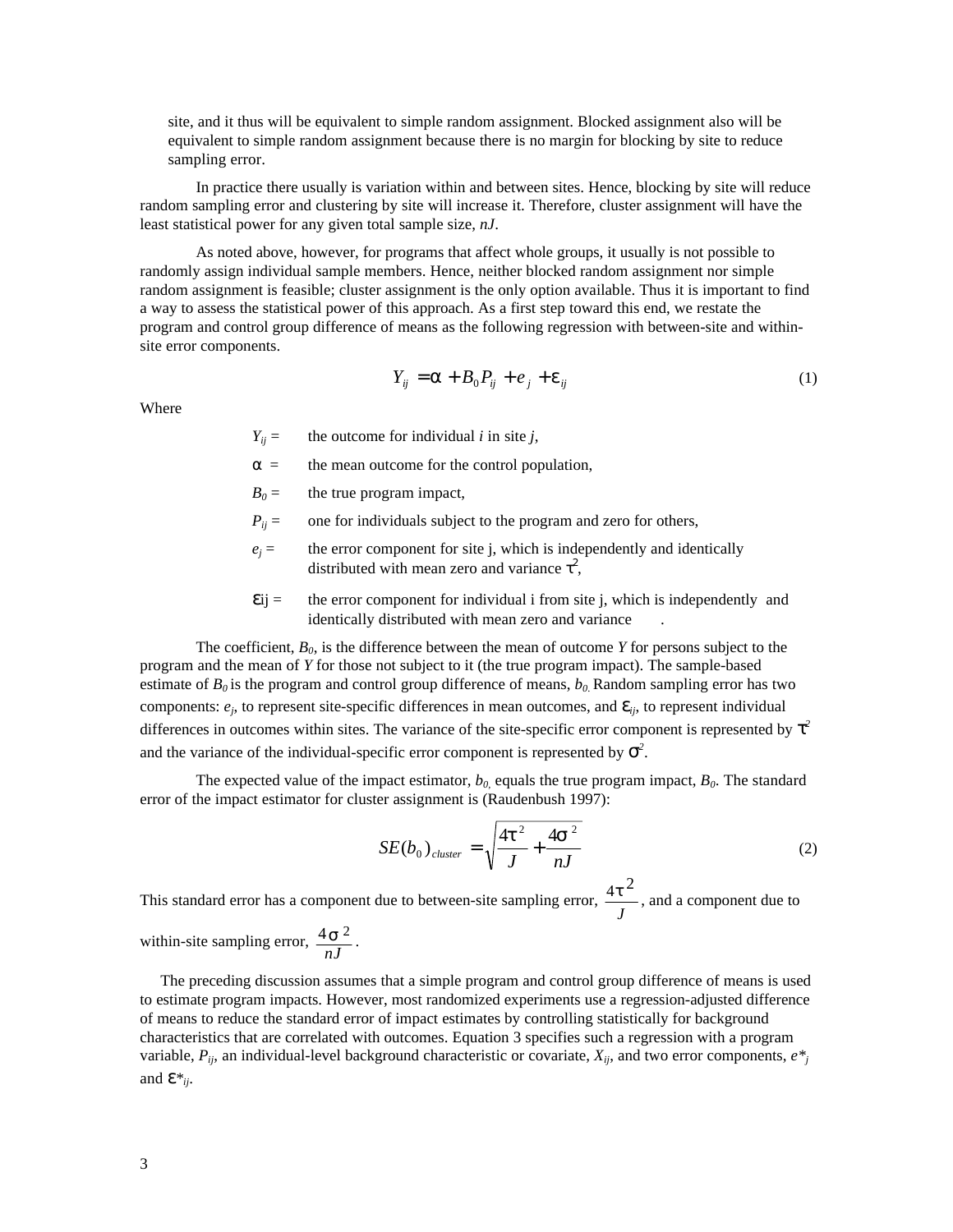$$
Y_{ij} = \mathbf{a} + B_0 P_{ij} + B_1 X_{ij} + e_j^* + \mathbf{e}_{ij}^*
$$
 (3)

Note that  $X_{ij}$  can be a group characteristic or an individual characteristic and impact regressions can include any number or mix of these characteristics. Of particular value in this regard are measures of past performance for the same individuals (their "pre-test" scores) or measures of average performance for previous groups (or "cohorts") from the same cluster. The true program impact is still  $B_0$  and the new regression-adjusted impact estimator is *b0\**. Once again, the expected value of the impact estimator,  $E(b_0^*)$ , equals the true impact,  $B_0$ .

Standard errors for regression-adjusted impact estimators represent generalizations of their counterparts for difference of means estimators. For example, consider the following standard errors for cluster assignment with a regression-adjusted impact estimator using a single group characteristic, *X<sup>j</sup>* , or a single individual characteristics,  $X_{ij}$ , as the covariate (Raudenbush 1997).

For a single group characteristic:

$$
SE(b0^*)cluster = \sqrt{1 + \frac{1}{J - 4}} \sqrt{\frac{4t^{2^*}}{J} + \frac{4s^{2^*}}{nJ}}
$$
(4)

For a single individual characteristic:

$$
SE(b0^{**})cluster = \sqrt{1 + \frac{1}{nJ - 4}} \sqrt{\frac{4t^{2^{**}}}{J} + \frac{4s^{2^{**}}}{nJ}}
$$
(5)

There are two major differences between Equations 4 and 5 for regression-adjusted impact estimators and Equation 2 for a simple treatment and control group difference of means. The first difference involves the inflation factor  $\sqrt{1 + \frac{1}{J - 4}}$  $1 + \frac{1}{1}$ − +  $\int \frac{1}{J-4}$  or  $\sqrt{1+\frac{1}{nJ-4}}$  $1 + \frac{1}{\cdot}$ − +  $\frac{1}{nJ-4}$ . This factor rapidly approaches one as *J* (the numbers of clusters) in Equation 4 and *nJ* (the total number of individuals) in Equation 5 increase.

For example, with *J* equal to 10 (five program clusters and five control clusters) this inflation factor equals 1.08 in Equation 4. For *J* equal to 20 the inflation factor equals 1.03. Thus, for all but very small numbers of clusters, the inflation factor equals roughly one. Likewise, for *nJ* equal to 100 (fifty program individuals and fifty control individuals) the inflation factor is 1.005 in Equation 5 and for *nJ* equal to 500 it is 1.001. Thus, even for small numbers of clusters the inflation factor for an individual covariate has virtually no effect on the standard error of the impact estimator.

 A second, more important difference between the standard errors for difference of means estimators and their regression-adjusted counterparts under cluster assignment involves the error component variances ( $t^2$  and  $s^2$ ,  $t^{2^*}$  and  $s^{2^*}$ , or  $t^{2^{**}}$  and  $s^{2^{**}}$ ). To the extent that a covariate "explains" some of the variation in the original error components, the variance of the remaining unexplained error, and thus the standard error of the program impact estimator, decreases accordingly.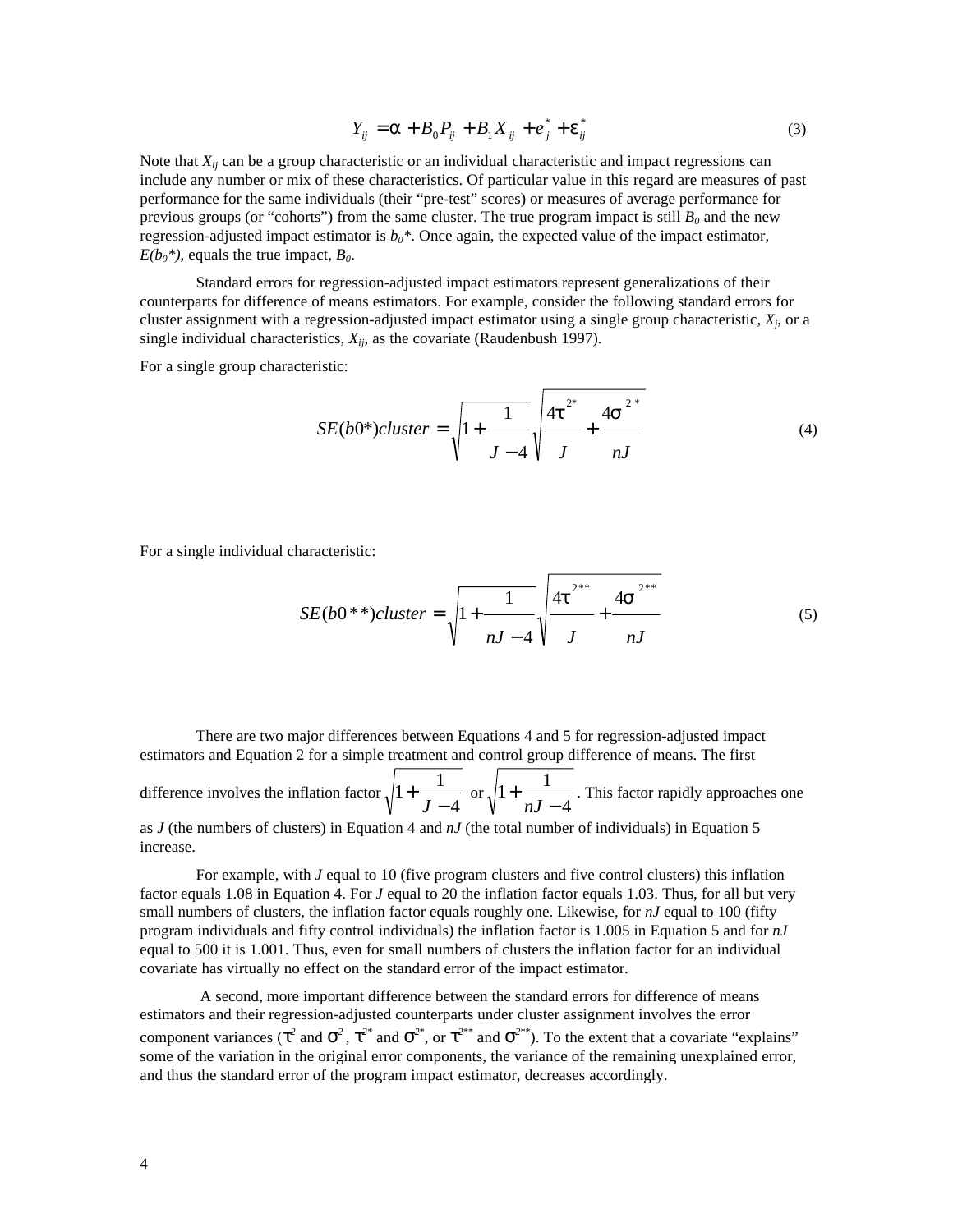A group covariate will have all of its effect on between-cluster error. It cannot explain withincluster error because it has no within-cluster variation. Hence, a group covariate can reduce  $t^2$  but not  $s^2$ . An individual covariate can reduce both between-cluster and within-cluster error variance. However, it might reduce between-cluster variance by lessthan would be possible for a group characteristic. Hence, it is not clear *a priori* whether a group characteristic or an individual characteristic will provide the most effective covariate for estimating program impacts.

Therefore, when considering cluster assignment to measure the impacts of a program, the following statistical issues should be addressed

- $\triangleright$  How does the outcome of interest vary between clusters and within clusters? In other words, what are the values of  $\tau^2$  and  $\sigma^2$ ?
- $\triangleright$  To what extent can group characteristics and/or individual characteristics reduce these variance components and thus reduce the standard error of program impact estimates?
- $\triangleright$  Given the likely size of the clusters of interest and the covariates available for a study, how many clusters are required to provide enough statistical power to make the study worthwhile?<sup>33</sup>

Below we illustrate how to address these questions for studies of school-wide programs to improve student performance on standardized tests.

## **Analysis Strategy**

Our basic approach is to explore the statistical implications for cluster assignment of the variance component structure of standardized test scores within and between elementary schools in one mediumsize city, Rochester, New York. We do not actually compute program impact estimates because we do not examine a specific program. Instead we infer what the statistical properties of a cluster assignment impact estimator would be if it were applied to a situation like that of Rochester elementary schools.

Specifically, we use standardized test scores for individual students from 25 Rochester elementary schools to compute the between-school variance,  $t^2$ , and the within-school variance,  $s^2$ , separately by: grade (for third grade and sixth grade), subject (math and reading), year (1989, 1990,1991, and 1992) and different "impact estimation models" (covariate specifications).<sup>44</sup> Specific grades and subjects are studied separately because the impacts of educational programs typically are reported by grade. Findings for different years are reported separately to examine their stability over time. Findings for different impact estimation models are reported separately to assess their ability increase the statistical power of cluster assignment designs.

For each combination of grade, subject, year and model specification we estimate  $t^2$  and  $s^2$  and use these estimates to project the "minimum detectable effect" and "minimum detectable effect size" for different cluster assignment samples. Intuitively, a minimum detectable effect or a minimum detectable effect size is the smallest effect that a particular research design has a "good chance" of detecting. The smaller the minimum detectable effect or minimum detectable effect size is, the greater the statistical power of the research design is. A minimum detectable effect is expressed in the original units of the outcome measure (in our case, scale scores from a standardized test) whereas a minimum detectable effect

<u>.</u>

<sup>33</sup>Raudenbush (1997) provides a framework for jointly determining the optimal *number and size* of clusters. Our examples take cluster-size (school-size) as given, but our approach can be generalized to decisions about the number and size of clusters.

<sup>&</sup>lt;sup>44</sup>There were 34 elementary schools in Rochester, all of which had a third grade, but only 25 of which had a sixth grade. In order to maintain the same sample of schools for our third-grade and sixth grade analyses, we only report findings for the 25 schools that had both grades. Further analyses, not reported here, indicate that third-grade findings for all 34 schools are similar to those for the 25 schools in our sample.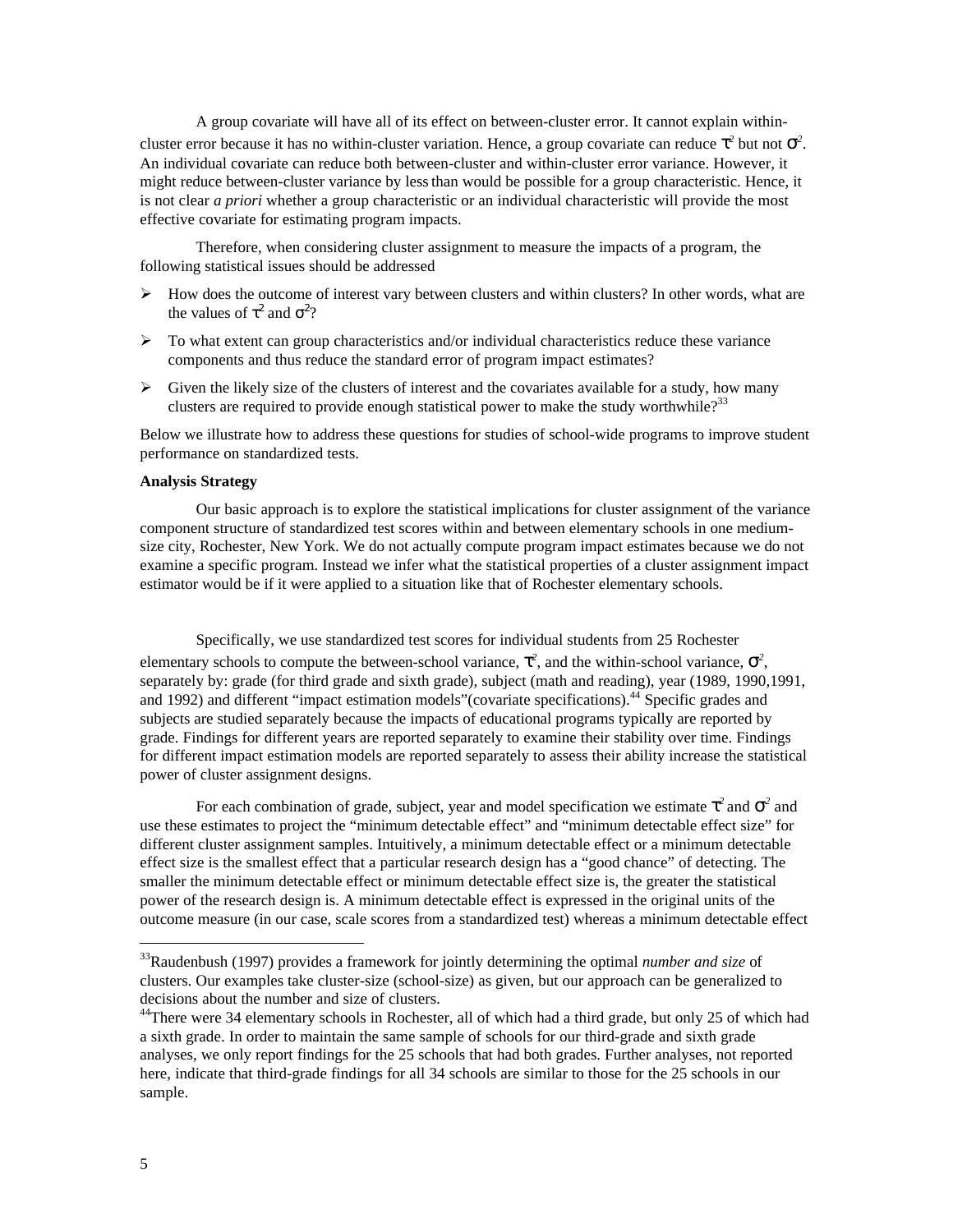size is expressed as a proportion of the standard deviation of the outcome measure (in our case, the sample standard deviation of individual scale scores).<sup>55</sup> Using these two related metrics we address the question:

*"How many schools are needed to provide adequate statistical power for a cluster assignment design intended to measure program impacts on student performance?"*

The following 10 impact estimation models are examined.

#### **Basic Approach (with no covariates)**

**Model 1:** A program and control group difference of mean test scores

#### **Cohort Approaches (with group covariate/s only)**

- **Model 2:** Controlling for the mean test score of different students who were in the same grade in the previous year  $(Y_{jt-1})$
- **Model 3:** Controlling for the mean test score of different students who were in the same grade in the previous year *and* the year before that  $(Y_{jt-1}$  and  $Y_{jt-2}$ )
- **Model 4:** Controlling for the mean test score of different students who were in the same grade two years earlier (*Yjt-2*)
- **Model 5:** Controlling for the mean test score of different students who were in the same grade two and three years earlier  $(Y_{i^{t-2}})$  and  $Y_{i^{t-3}}$

#### **Longitudinal Approaches (with individual covariate/s only)**

- **Model 6:** Controlling for each individual student's test score in the previous grade  $(y_{ijt-1})$
- **Model 7:** Controlling for each individual student's test score two grades earlier (*yijt-2*)
- **Model 8**: Controlling for each student's test score in each of the previous two grades (*yijt-<sup>1</sup>* and *yijt-2*)

## **Combined Approaches (with individual and group covariates)**

- **Model 9:** Controlling for each individual student's test score in the previous year  $(y_{ijt-1})$ and the mean score of different students in the same grade a year earlier  $(Y_{j+1})$
- **Model 10**: Controlling for each individual student's test score two years prior (*yijt-2*) and the mean score of different students in the same grade two years earlier  $(Y_{i-2})$

Model 1, a simple treatment and control group difference of means, serves as our point of departure. The other models are versions of Equation 3 with different measures of past student test scores as covariates.

Models 2-5 use cohort data for each school/grade (cluster) to control for the mean test scores of its past student cohorts. Hence, these models rely on group covariates to control for "school effects". Model 2 controls for the average performance of each school's most recent past cohort (last year's students in the same grade). Model 3 controls for the average performance of each school's two most recent cohorts. These models could be used to estimate the impacts of a program during its first year of

<sup>&</sup>lt;sup>55</sup>See Bloom (1995) for a discussion of minimum detectable effects and Cohen (1977, 1988) for a discussion of effect size.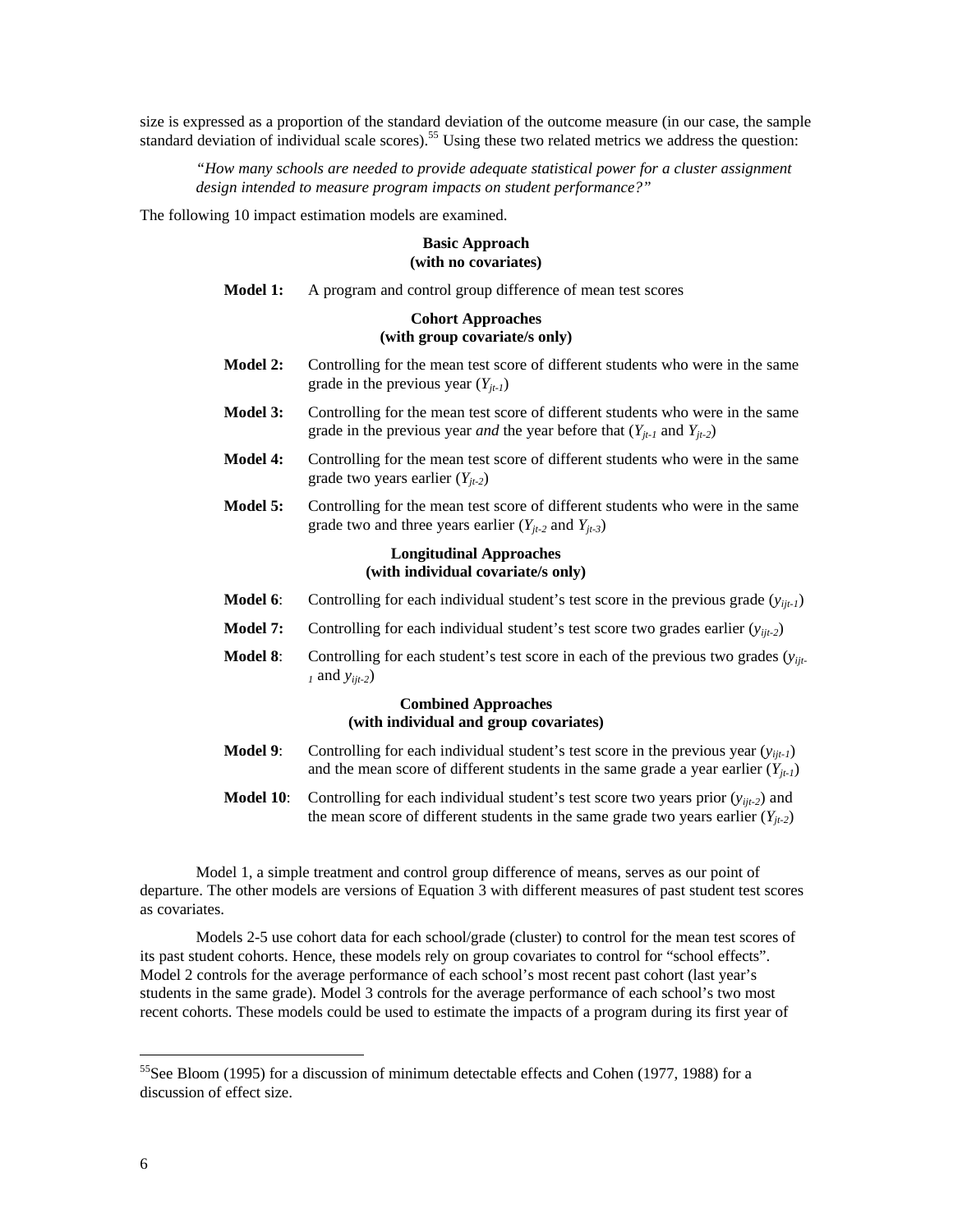implementation. By comparing their projected statistical power one can assess the value of obtaining data on two years versus one year of past school-level performance.

Models 4 and 5 "skip-over" the most recent past cohort (last year's students) and therefore could be used to estimate the impacts of a program during its second year of implementation (when last year's students could have been affected by the program). By comparing the statistical power of Models 4 and 5 to that for Models 2 and 3, it is possible to project the loss of power that will occur if one has to wait a year before estimating the impacts of a program that is slow to startup. This comparison also illustrates how statistical power will erode as one moves from impact estimates for the first year of program followup to estimates for the second year.

Models 6, 7 and 8 use individual longitudinal data to control for each student's own past test scores. Hence, they rely on individual covariates to control for "individual effects". Model 6 controls for each student's test score during the immediately preceding year and Model 7 controls for his or her own score two years earlier. Model 8 controls for sample members' test scores in both of the past two years. Hence, Models 6 and 8 can be used to estimate program impacts during the first year of program implementation and Model 7 can be used for the second year, in cases where test scores for a previous year may have been affected by an ongoing program.

Models 9 and 10 complete our analysis by representing combinations of both individual and group covariates. Model 9 lags past individual performance and the performance of previous cohorts by one year, and hence, could be used to estimate impacts in the first year of program implementation. Model 10 lags past individual and group performance by two years and hence, could be used to estimate impacts in year two of program implementation.

As indicated above, we do not actually compute program impacts with each model. Instead, we use the results of standardized tests in Rochester to examine the error component structure of each model and thereby infer what its statistical properties would be if it were used to estimate program impacts in a similar environment.

For each impact estimation model, year, subject and grade,  $t^2$  and  $s^2$  were computed using variance components analysis. For Model 1 the variance components were computed directly from individual test scores. For Models 2 through 10 they were computed in three steps: (1) individual scores were regressed on the appropriate group or individual covariate/s; (2) residuals were computed for this regression, and (3) the SAS VARCOMP procedure was used to estimate the variance components of the residuals (SAS Institute  $1989$ ).<sup>66</sup>

#### **Data and Sample**

Our outcome data were obtained from the Rochester, New York school district. They comprise individual scores on Pupil Evaluation Program (PEP) tests for math and reading, which are administered each year to third-graders and sixth-graders throughout New York State. Rochester scores were available to us for 1989, 1990, 1991 and 1992. The average number of third-graders per school in the sample each year ranged from 29 to 121, with a mean of 71. The average number of sixth-graders per school ranged from 21 to 96, with a mean of 54.

The PEP test is "norm-referenced" not "criterion-referenced." It does not translate into gradeequivalents or any other absolute criterion. Hence, its results only have meaning relative to the distribution of scores for a reference group; they do not have meaning in terms of specific identifiable knowledge, ability, or skills.

The reference group we use to interpret PEP test scores is our analysis sample. Table 1 summarizes the distribution of individual PEP test scale scores for this sample by grade, subject and year. Several points are important to note about these distributions. First note that although mean scores differ

<sup>&</sup>lt;sup>66</sup>SAS PROC MIXED combines the steps that we used into one procedure (SAS Institute 1997), but we kept them separate to reflect the intuition of the process.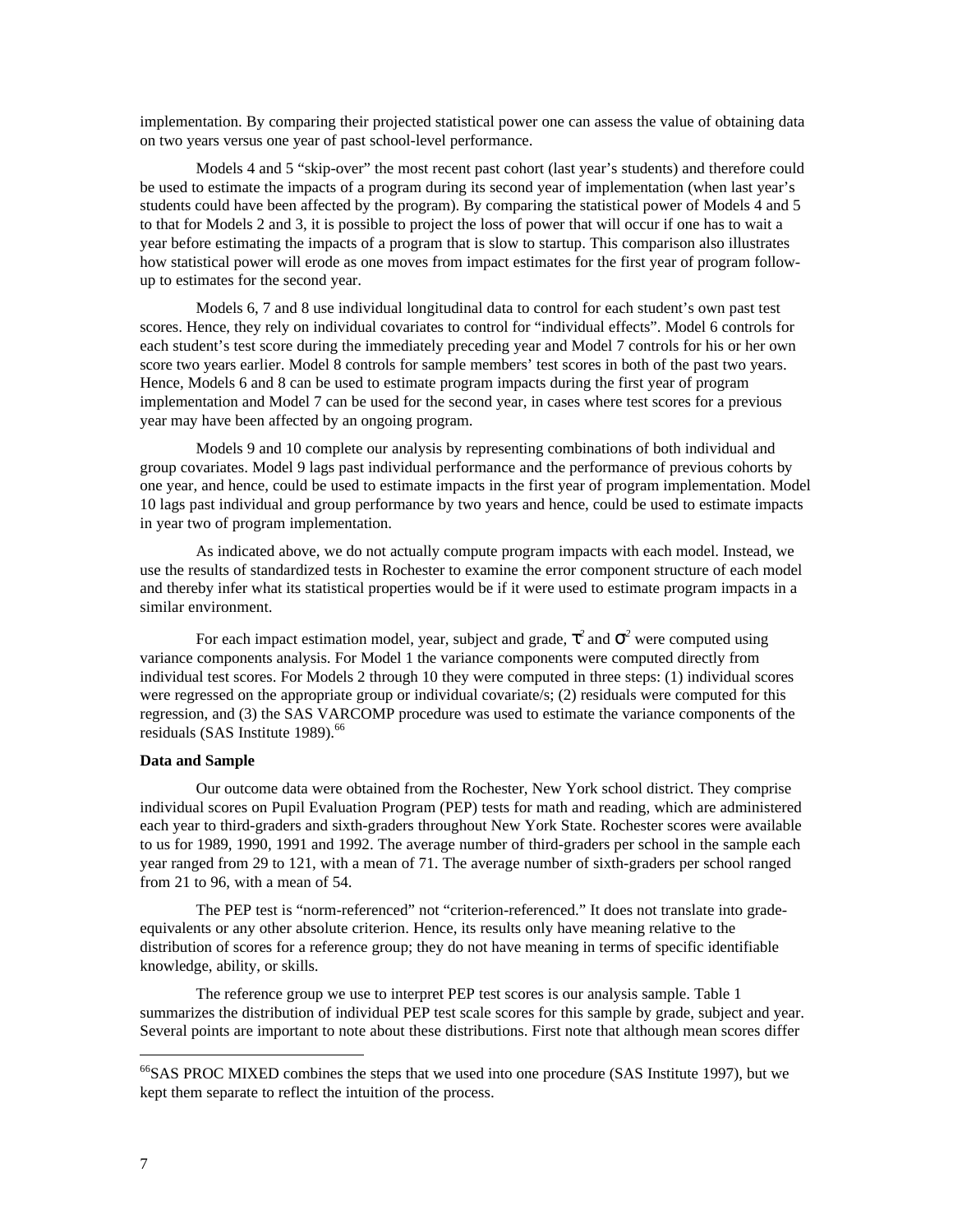by grade and subject (because they represent different subject matter), they do not differ much over time (suggesting that different versions of the same test were similar and that average student performance did not change much in Rochester during the four-year period we examined).

Second, note that the standard deviation of individual scores is about 10 or 11 points for all subjects, grades and years examined. Hence, as explained later, to convert minimum detectable effects (in scale scores) to minimum detectable effect sizes (as a proportion of the standard deviation) we divide the former by roughly 10 or 11.

Third, note how the distribution of scale scores translates into a percentile distribution. For each subject, grade and year, the difference in scale scores between the  $25<sup>th</sup>$  and  $75<sup>th</sup>$  percentiles is 14 to 17 points. In other words, a percentile difference of 50 points reflects a scale score difference of 14 to 17 points. This implies *that each one-point difference in scale scores represents a three-percentile difference.* This relationship plays an important role in our interpretation of minimum detectable effects reported later.

Two different samples are used for our analysis: the full sample and a longitudinal sub-sample. The full sample is used to examine the cohort Models 2-5. It contains between 1,724 and 1,815 thirdgraders and between 1,229 and 1,475 sixth-graders each year. A sub-sample of students with test scores for multiple years is used to examine longitudinal approaches. Specifically, we focus on sixth-graders with test scores for fourth, fifth and sixth grade and on third graders with test scores for first, second and third grade. It was only possible to obtain these longitudinal data for third-graders or sixth-graders who took PEP tests in 1991 and 1992.<sup>77</sup>

In the discussion which follows, we first present findings for the cohort approaches (Models  $1 -$ 5) based on data for the full sample. We then present findings for the longitudinal approaches (Models 6 - 8) and combined approaches (Models 9 and 10) based on data for the longitudinal sub-sample. To facilitate a direct comparison of the cohort approaches, the longitudinal approaches and the combined approaches for the same individuals, we also present findings for the cohort approaches for the longitudinal sub-sample.

## **Minimum Detectable Effects and Minimum Detectable**

#### **Effect Sizes for the Cohort Approaches**

By definition, the minimum detectable effect of a study is the smallest true effect that has a *W* percent chance of producing an impact estimate that is statistically significant at the *Z* level. For a one-tail hypothesis test (to assess program-induced improvement, not just change) at the 0.05 level of statistical significance  $(Z)$ , with 80 percent statistical power  $(W)$ , the minimum detectable effect is 2.5 times the standard error of an impact estimator.<sup>88</sup> In other words:

$$
MDE(b_0) = 2.5SE(b_0)
$$
\n<sup>(6)</sup>

Substituting Equation 2 into Equation 6 yields:

$$
MDE(b_0) = 5\sqrt{\frac{t^2}{J} + \frac{s^2}{nJ}}
$$
 (7)

As can be seen, that the minimum detectable effect for cluster assignment is:

 $^{77}$ Scores for first, second, fourth and fifth grade were obtained from CAT, CT5 and DRP tests.

 $88$ Bloom 1995 illustrates that the minimum detectable in terms of the standard normal deviate is  $z_{0.95}$  plus the absolute value of  $z_{0.20}$  for this case.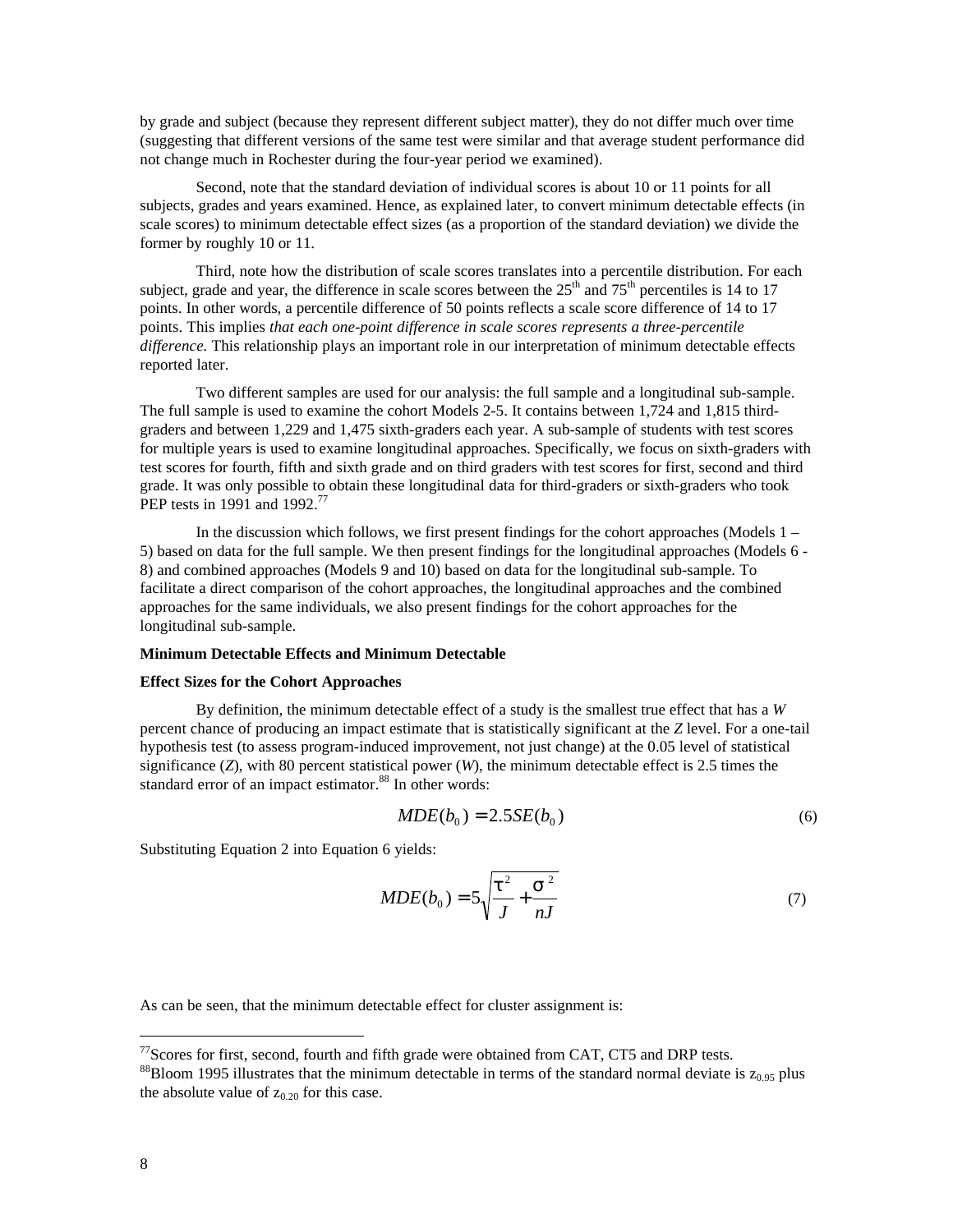- $\triangleright$  inversely proportional to the square root of the total number of clusters, *J*;
- $\triangleright$  inversely but not proportionally related to the number of individuals per cluster, *n*; and
- $\triangleright$  directly but not proportionally related to the between-cluster and within-cluster variance components,  $t^2$  and  $s^2$ .

Minimum detectable effects are a simple way to express statistical power, but to interpret them requires a basis for judging their policy relevance. From a benefit-cost perspective, one might ask whether a proposed study could detect the smallest effect that would make a program "break even". From a political perspective, one might ask whether the study could detect the smallest effect that would be deemed as "having made an important difference". From a programmatic perspective, one might ask whether the study could detect an effect that had a "reasonable chance of being achieved". Which perspective is applied, and what data are used to inform it will vary from application to application. But as with any measure of statistical power, some such determination must be made in order to interpret it.

Table 2 presents minimum detectable effects for the cluster assignment of 10, 20, 30, 40 and 60 schools (half to a program group and half to a control group), given our estimates of  $\mathbf{t}^2$  and  $\mathbf{s}^2$  and assuming a grade-size of 60 students-per school. Consider the mean findings in column five for Model 1. For 10 schools (600 students), the minimum detectable effect would be 6.9 points; for 20 schools (1,200 students) it would be 4.9 points, for 30 schools (1,800 students) it would be 4.0 points, for 40 schools (2,400 students) it would be 3.4 points and for 60 schools (3,600 students) it would be 2.8 points. The situation improves considerably if we control for the performance of at least one recent cohort. For example, under Model 2, the minimum detectable effect would be 4.3, 2.9, 2.3, 2.0, or 1.6 points for 10, 20, 30, 40, or 60 schools, respectively.

Because there is no absolute benchmark for interpreting a specific change in PEP test scores, it is difficult to determine whether the minimum detectable effects for Models 2 through 5 would be adequate for studying a particular educational initiative. One way to do so, however, is to compare this change to the distribution of individual test scores in Table 1.

As noted earlier, a 2- point difference in PEP scores represents a 6-percentile difference in the distribution of individual scores. Thus, a minimum detectable effect of 2 points (in the range attainable using 40 to 60 schools) is equivalent to raising the mean performance of program group members by 6 percentile points. For example, it would be equivalent to raising their performance from the  $50<sup>th</sup>$  to the 56<sup>th</sup> percentile in the original sample distribution. It seems reasonable to expect a major educational initiative to produce an improvement of at least this magnitude in order for it to be deemed successful. Hence, a minimum detectable effect in this range might be acceptable for an evaluation of a major educational initiative.

To provide another perspective on the magnitudes of the findings in Table 2 we transformed them into minimum detectable effect sizes by dividing each by the average full-sample standard deviation for the PEP scale scores for the subject and grade involved. These results are presented in Table  $3.99$ 

Measuring effect size in units of standard deviations is a common way to standardize impact estimates from different studies in order to summarize and compare them. This approach is especially useful for meta-analyses of treatment effectiveness studies which report impacts in different units and for different types of outcomes (Glass, McGaw and Smith 1981).

Effect size is also a common metric for discussions of statistical power in the behavioral sciences. To provide guidance for researchers Cohen (1977, 1988) suggests that effect sizes around 0.20 be considered small, those around, 0.50 be considered medium, and those above 0.80 be considered large. These guidelines have been used by researchers in many fields for many years.

<u>.</u>

<sup>&</sup>lt;sup>99</sup> For each subject and grade we used the mean of the standard deviations for 1989, 1990, 1991 and 1992.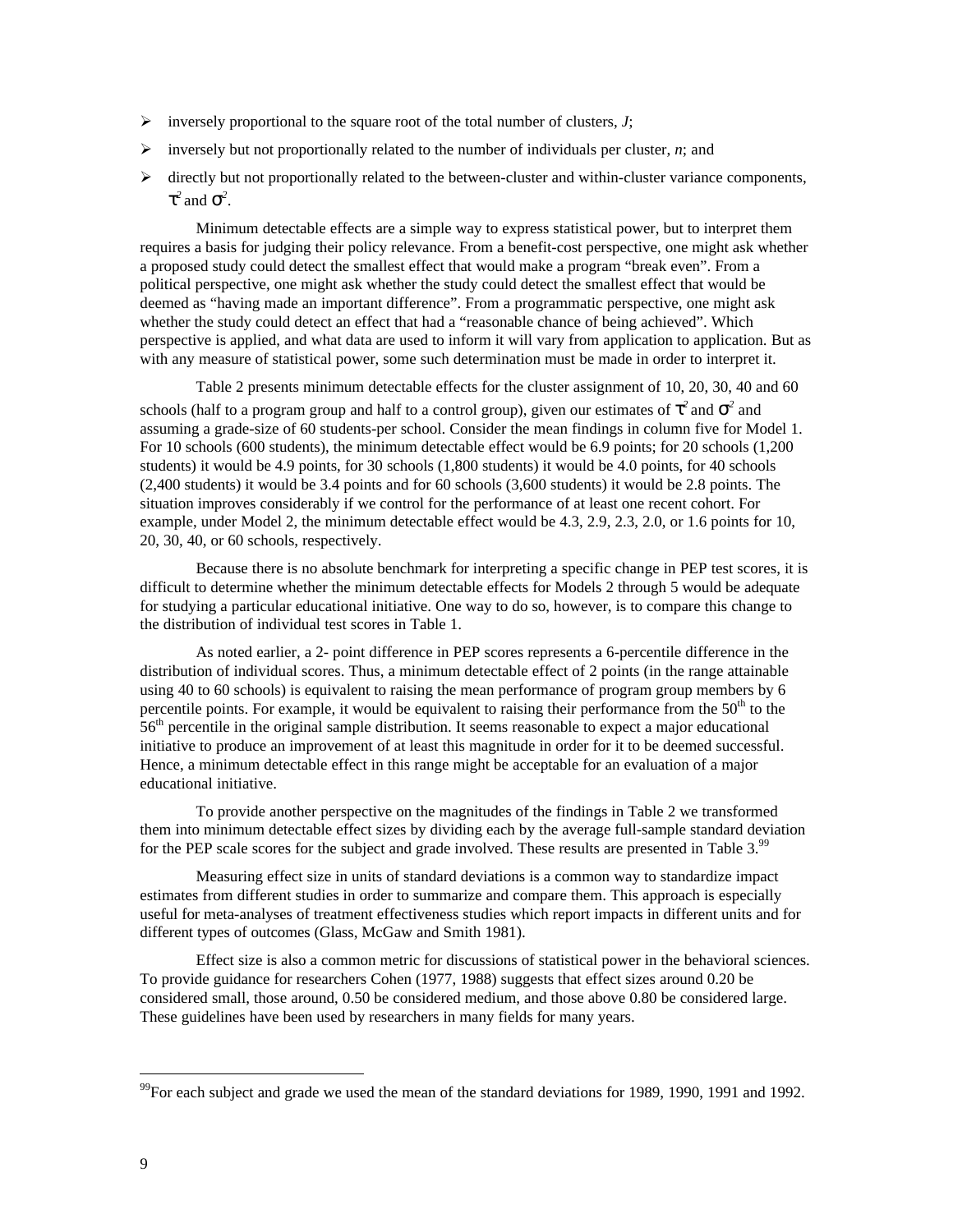Lipsey (1990) provides an empirical justification for Cohen's effect-size standards based on the distribution of 102 mean effect sizes obtained from 186 meta-analyses of 6,700 studies representing 800,000 sample members. The lower third of this distribution (small effects) ranged from 0.00 to 0.32; the middle third (medium effects) ranged from 0.33 to 0.55; and the upper third (large effects) ranged from 0.56 to 1.20. The majority of meta-analyses in Lipsey's (1990) summary represent educational research, and the distribution of effect sizes is about the same for educational research and non-educational research (Lipsey 1990, p. 54). Hence, these findings provide a relevant guide for judging the minimum detectable effect sizes in Table 3.

As can be seen, if it is possible to control for the performance of at least one recent cohort from each school (Models  $2 - 5$ ), the minimum detectable effect size for cluster assignment of 30 to 60 schools (1,800 to 3,600 student, respectively) is about 0.20. This would be considered a *small effect*, both according to Cohen's (1977, 1988) guidelines and Lipsey's (1990) empirical findings.

#### **Corresponding Findings for the Longitudinal Approaches**

Our analysis of longitudinal impact estimators focuses on the sub-sample of Rochester sixthgraders and third-graders with individual test scores for three consecutive years. As noted above, this information could only be obtained for the 1991 and 1992 samples and it was available for 85 to 90 percent of these sample members.<sup>1010</sup>

For each sub-sample we computed  $t^2$  and  $s^2$  for each impact estimation model. We then computed the minimum detectable effects and minimum detectable effect sizes in Table 4. The first two columns in the table report minimum detectable effects measures in PEP test scores; the last two columns present minimum detectable effect sizes computed as a proportion of the standard deviation of PEP test scores. All estimates are for a cluster assignment design with a total of 40 schools and 60 students per school, with half of the schools randomly assigned to a program and half to a control group. The findings suggest that:

- $\triangleright$  Controlling for past average school performance or past individual student performance markedly reduces the minimum detectable effect and minimum detectable effect size for all but third grade math scores (discussed below).
- $\triangleright$  Controlling for more recent past performance reduces the minimum detectable effect and minimum detectable effect size by more than controlling for less recent past performance.
- $\triangleright$  Controlling for two years of past performance reduces the minimum detectable effect and minimum detectable effect size by slightly more than controlling for one year of past performance.
- $\triangleright$  Controlling for past individual performance reduces the minimum detectable effect and minimum detectable effect size by slightly more than controlling for past school performance, for all but third grade math scores (discussed below).
- $\triangleright$  In general, controlling for both past school performance and past individual performance reduces the minimum detectable effect and minimum detectable effect size by more than controlling for only one of these alternatives. $1111$

-

<sup>&</sup>lt;sup>1010</sup>For sixth-graders, the full samples sizes for 1991 math and reading and 1992 math and reading, respectively are 1,313, 1,314, 1,475 and 1,468; their counterparts for the longitudinal sub-sample are 1,153, 1,153, 1,363 and 1,365. For third-graders, the corresponding full-sample sizes are 1,815, 1,806, 1,794 and 1,797 and the corresponding longitudinal sub-sample sizes are 1,545, 1,545, 1,754 and 1,754.

<sup>&</sup>lt;sup>1111</sup>The most noticeable exception to this rule (for 1991 third-grade math scores) is probably due to sampling error in the variance component estimates. Close examination of this finding indicates that although the total individual error variance  $(\tau^2+\sigma^2)$  was smaller for Model 9 than for Models 2 or 6, the allocation of this total to each variance component was such that the corresponding minimum detectable effect for Model 9 was slightly larger than that for Model 2.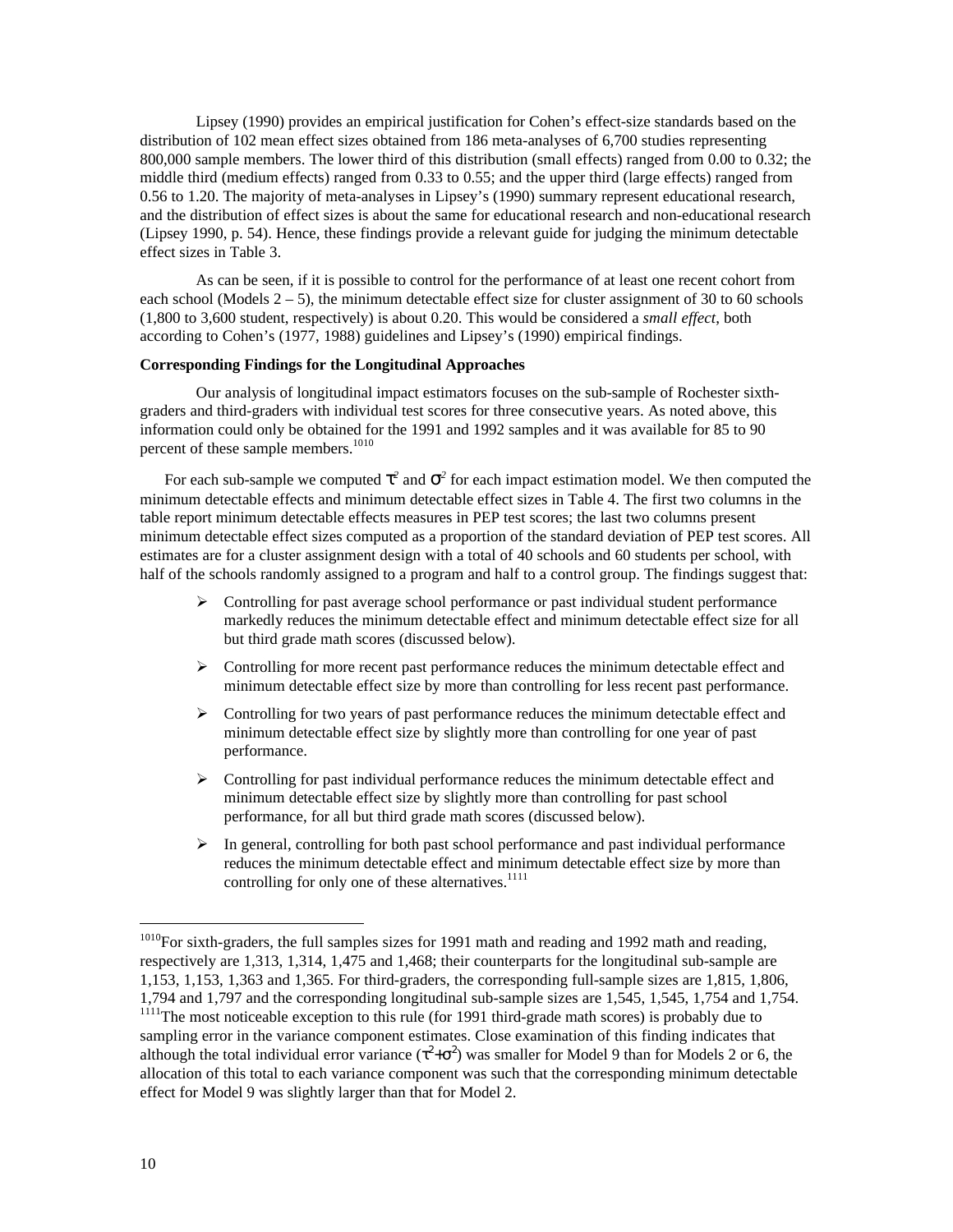In general, the greatest increase in statistical power is produced by individual measures of recent past test performance (Model 6). The minimum detectable effect for this approach ranged from about 1 to 2 scale score points, which represents roughly 3 to 6 percentiles (for all but third-grade math scores, where controlling for past school performance was far more effective). The corresponding minimum detectable effect size ranged from 0.10 to 0.20. Hence, by controlling for recent individual test scores it is possible for cluster assignment with 40 schools and 60 students per school to detect relatively small improvements in school performance.

The next greatest increase in statistical power was produced by measures of recent past school performance, with a minimum detectable effect around 2 scale score points or 6 percentiles and a minimum detectable effect size ranging from about 0.15 to 0.20. Findings for the other models also suggest an ability to detect fairly small program impacts.

The one apparent anomaly in the findings, is that past individual-level performance (Models 6-8) has very little effect on statistical power for estimating program impacts on third-grade math scores. This result was obtained both for 1991 and 1992. One potential explanation for it is that third-grade math tasks differ fundamentally from those for first and second grade. Hence, first and second grade math performance may not provide strong predictors for third-grade performance.

# **Conclusions, Limitations and Further Issues**

This paper was motivated by the need for a rigorous way to estimate the impacts of programs designed to affect whole groups. For such programs it usually is not possible to randomly assign individuals to a program or control group. As an alternative, we explore the possibility of randomly assigning groups or clusters. Although the statistical theory of cluster sampling has been known for many years (Cochran 1963), the properties of cluster assignment for specific applications are not well known. Thus to explore the feasibility of using this approach requires empirical analysis of its properties for applications being considered.

To facilitate such analyses, we tried to do three things: (1) clarify the statistical issues involved, (2) provide an analytic framework for studying these issues, and (3) use the framework to assess one potential application of cluster assignment—evaluating educational programs targeted on whole schools.

Our empirical results suggest that cluster assignment of schools holds some promise when it is possible to control for either the past performance of individual students (individual effects) or the average performance of recent past student cohorts (school effects). These findings are quite robust. They hold for two different grades (third-grade and sixth-grade), two different subjects (math and reading) and four different years (1989, 1990, 1991 and 1992).

On balance, we find that controlling for individual effects improves statistical power by slightly more than controlling for school effects. Controlling for more recent past performance improves statistical power by slightly more than controlling for less recent past performance. Controlling for two years of past performance improves statistical power by slightly more than controlling for one year of past performance. But most importantly, all of these approaches improve statistical power substantially.

Consequently, we project that if a good measure of past individual or school performance is available, it might be possible to detect a 3 to 6 percentile improvement in average student performance with cluster assignment of 40 schools and 60 students per school (2,400 students overall). This implies an effect size of roughly 0.10 to 0.20, which by most existing standards suggests adequate statistical power.

Nevertheless, our findings represent only one step towards a better understanding of the strengths and limitations of cluster assignment. To explore this issue further, the following issues must be considered.

*Do our findings apply to other standardized tests?* We replicated key portions of our analysis for outcome measures based on individual scores from the California Achievement Test (CAT) in math administered to Rochester fifth-graders during 1989, 1990, 1991 and 1992. These findings were consistent with those reported for third-grade and sixth-grade PEP tests.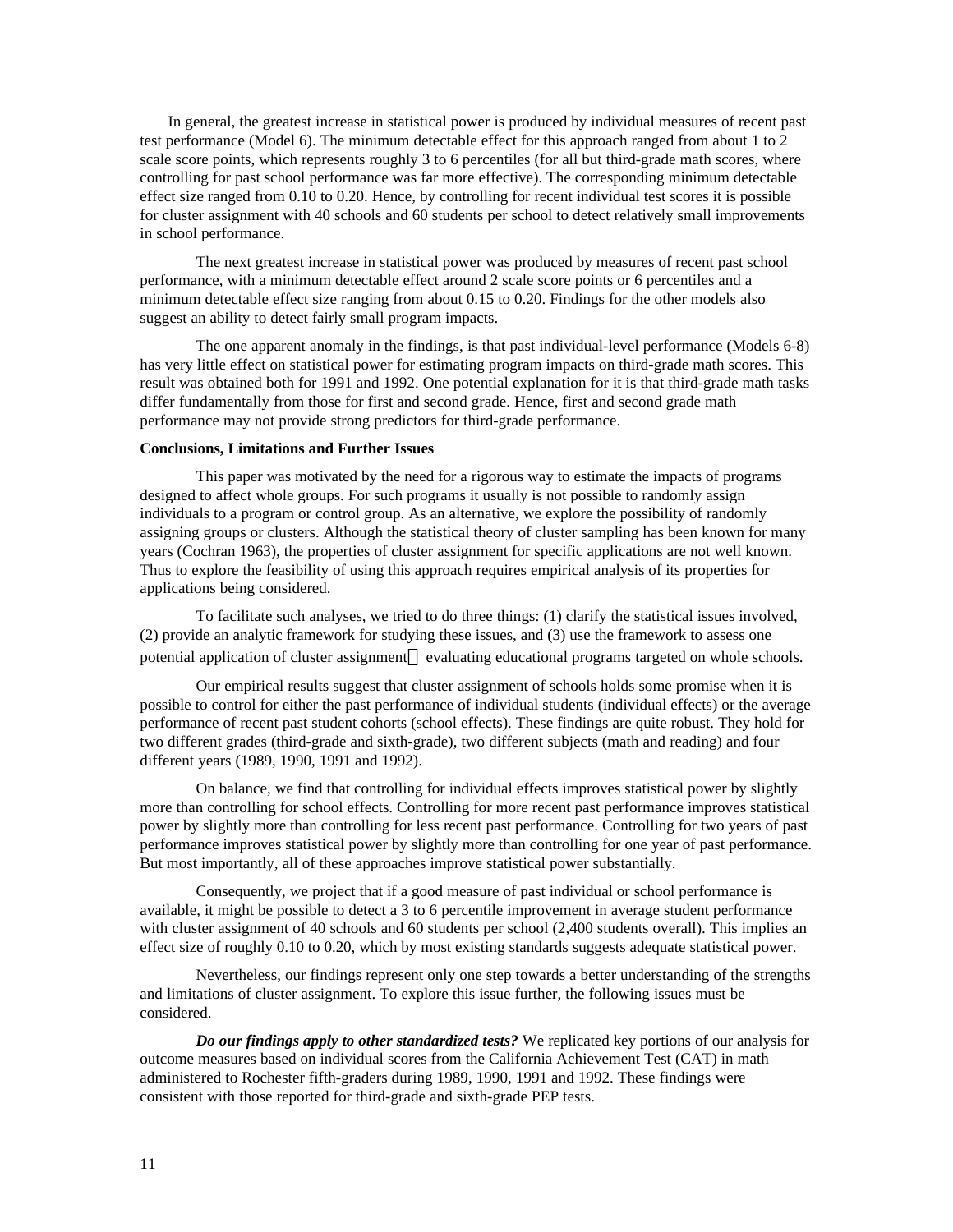*Will our findings apply when different tests are used by schools in different years?* Schools often change the standardized test they use. Hence, the test used for current students might differ from that used for past students. To examine the implications of this possibility, we analyzed current student math performance controlling for the reading performance of previous cohorts, and *vice versa*. Our results were quite similar to those presented above. Hence, our findings are not sensitive to how past cohort performance is measured.

*Can our findings apply to a study conducted in more than one city?* Our findings reflect the variance components of test scores for students and schools in one city. Hence, they indicate what would happen if these schools were randomly assigned to a program group or control group. But more than one city might be necessary to recruit enough eligible schools for an impact study. This could add a betweencity variance component to test scores. However, blocking schools by city would eliminate this extra variance. For example, one might recruit eight schools from each of five cities (40 schools) and randomly assign four schools from each city to the program and four to the control group. Doing so would remove all city-specific differences between the program group and control group. Hence, this variance component would not affect the statistical power of program impact estimates.

*How sensitive is cluster assignment to contamination of the treatment?* When individuals are randomly assigned to a program, some may not participate and some of those assigned to the control group may inadvertently receive program services.<sup>1212</sup> Consequently, the difference between program services received by those assigned to the program and those assigned to the control group is diluted and the measured program impact is attenuated.

When clusters are randomly assigned, these problems can be even more severe. If, for example, in a twenty-school evaluation of a reform, two of the ten "program schools" fail to implement the reform, and two of the "control schools" develop a close alternative, one's ability to identify program impacts can be lessened substantially. It is not possible to correct such a problem by eliminating the failed program schools or the control schools that adopt a similar program, because doing so would compromise the experimental research design. For those considering cluster assignment this means that stringent control of the treatment is essential.

*How sensitive is cluster assignment to experimental attrition?* Attrition from a study, or failure to collect follow-up data on some sample members, is potentially a more serious problem than contamination of the treatment. Instead of diluting the treatment contrast, such attrition (also referred to as "experimental mortality") compromises the internal validity of the experimental design because program group members and control group members for whom follow-up data are available may represent non-random sub-samples of the original program and control groups. Thus, a decision by one school in a multi-school study to stop providing data could seriously undermine the quality of a study and the believability of its results.

This problem could be offset somewhat by grouping clusters into blocks of two and randomly assigning one cluster from each block to the program and one to the control group. In this case, if one cluster dropped out of the study, the other cluster from its block could be dropped as well. This would reduce the sample size of the study but would no bias its impact estimates.

*How sensitive is cluster assignment to outliers?* Another source of problems for cluster assignment is the possibility that unusual circumstances will produce an aberration in the outcomes for a whole cluster. In a study based on individual random assignment, a sample member may win the lottery or go to prison. These rare events could have a strong effect on the outcome for an individual but they are

<sup>&</sup>lt;sup>1212</sup>Bloom 1984 provides a correction for program group members who do not receive program services, which he refers to as "no-shows" in experimental research. Haynes and Dantes 1987 provide a similar correction for this problem in clinical trials, which they refer to as "non-compliance". Bloom et al. 1997 provide a corresponding correction for both no-shows and "cross-overs" (control group members who receive program services).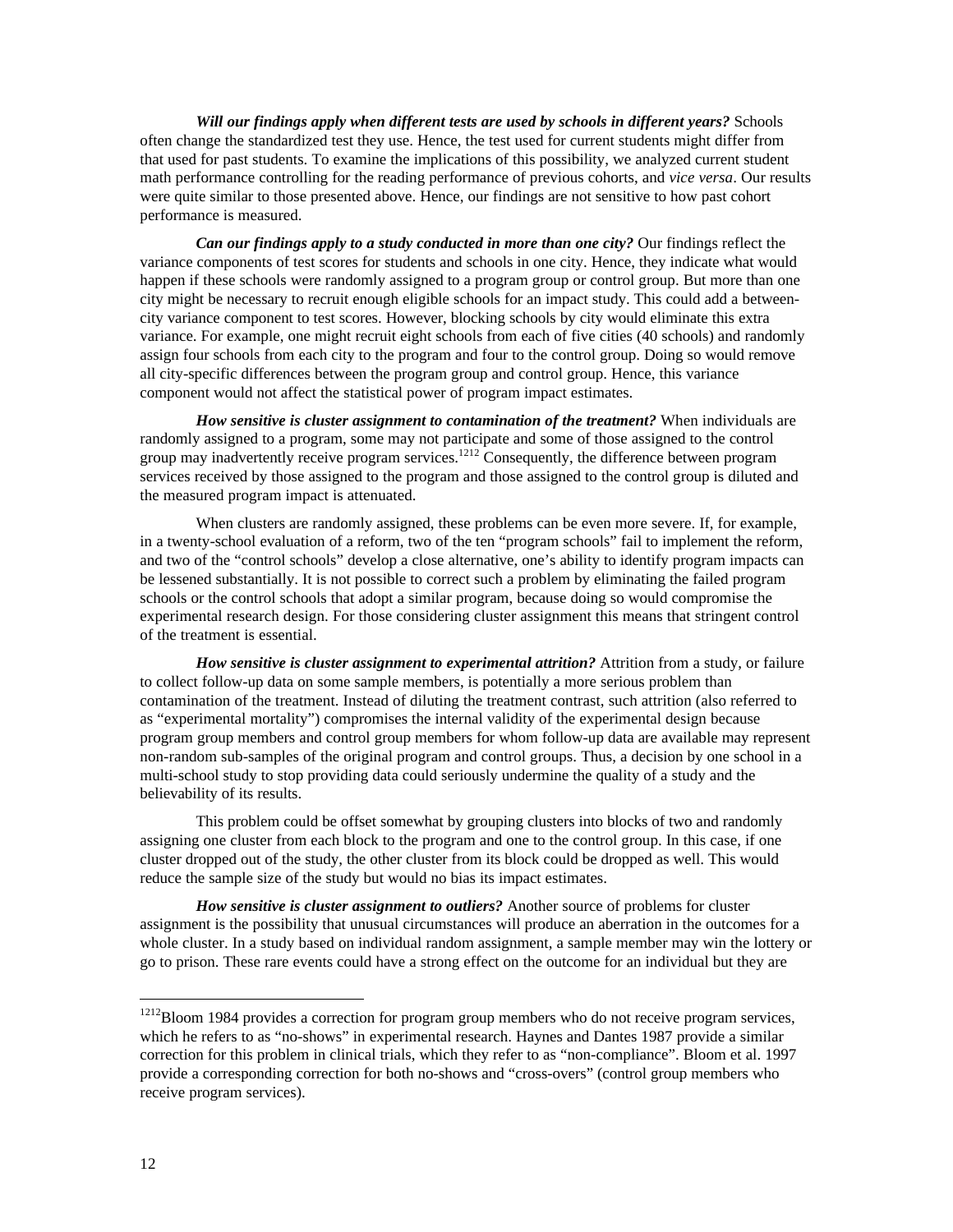unlikely to markedly affect the overall mean outcome for program group members or control group members. However, if a philanthropist decides to donate a large sum of money to a control school in an educational experiment, this donation might affect the experience of a large proportion of the sample at once. Even though the standard error of impact estimates accounts for these random events, they could make any single impact estimate unbelievable.

*Will our findings apply to other school systems?* Our findings represent the variance components of elementary schools in Rochester, New York between 1989 and 1992. To the extent that the variance components of our sample schools are similar to those in other school systems, our findings will apply elsewhere. To the extent that Rochester is idiosyncratic in this regard, our findings will not apply elsewhere. The only way to answer this question is to replicate our analysis for other school systems.

*Will our findings for schools apply to other types of clusters?* The variance components of clusters depend on how clusters are defined and the forces causing individuals to group together in them. One likely determinant is the geographic scope of each cluster. For example, Census blocks (small geographic units) are probably more homogeneous and differ more on average from each other than do Census tracts (which comprise numerous Census blocks). Census tracts are probably more homogeneous and differ more, on average, from each other than do municipalities (which comprise many Census tracts). This reflects the way that people concentrate geographically. Hence, one cannot apply our findings directly to comprehensive community initiatives, community health education programs or other programs targeted on different types of clusters. Nevertheless, it is possible to use our analytic framework to examine the statistical properties of cluster assignment for these applications.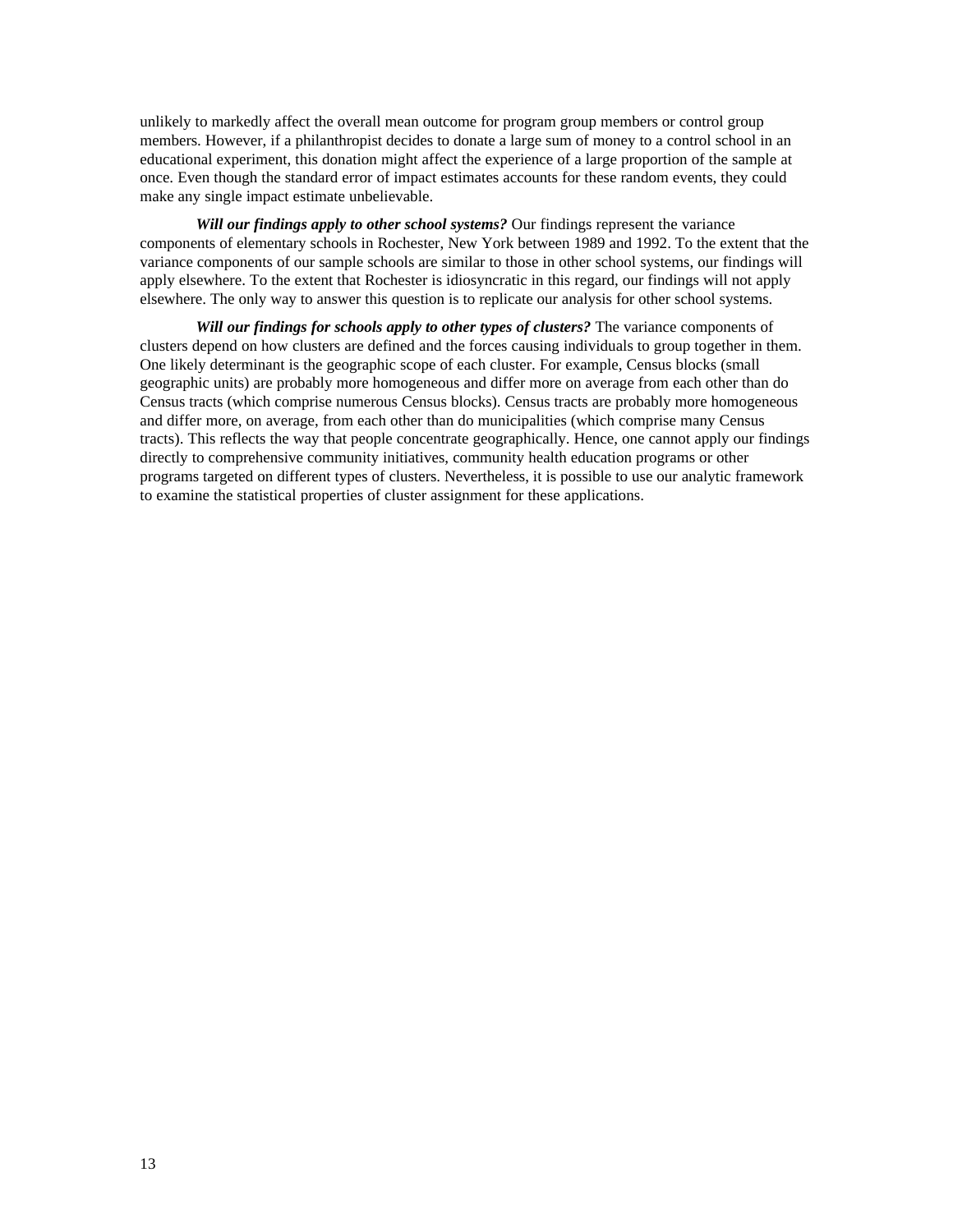#### **REFERENCES**

- Bloom, Howard S. (1984) "Accounting for No-Shows in Experimental Evaluation Designs," *Evaluation Review* Vol. 8, No. 2, April, 225-246.
- Bloom, Howard S. (1995) "Minimum Detectable Effects: A Simple Way to Report the Statistical Power of Experimental Designs." *Evaluation Review*, Vol. 19, No. 5, pp. 547-556.
- Bloom, Howard S., Larry L. Orr, Stephen H. Bell, George Cave, Fred Doolittle, Winston Lin and Johannes M. Bos (1997) "The Benefits and Costs of JTPA Title II-A Programs: Key Findings from the National Job Training Partnership Study," *The Journal of Human Resources*, Vol. 32, No. 3, Summer, pp. 549-576.
- Cochran, W. G. (1963) *Sampling Techniques (*New York: Wiley).
- Cohen, J. (1977) *Statistical Power Analysis for the Behavioral Sciences*, rev. ed. (New York: Academic Press).
- Cohen, J. (1988) *Statistical Power Analysis for the Behavioral Sciences*, 2<sup>nd</sup>. ed. (Hillsdale, NJ: Lawrence Erlbaum).
- Connell, James P., Anne C. Kubisch, Lisbeth B. Schorr and Carol Weiss eds*.* (1995) *New Approaches to Evaluating Community Initiatives: Concepts, Methods and Contexts* (Washington, DC: The Aspen Institute).
- Freedman, Stephen, and Daniel Friedlander (1995). *The JOBS Evaluation: Early Findings on Program Impacts in Three Sites.* (U.S. Department of Health and Human Services. Administration for Children and Families, Office of the Assistant Secretary for Planning and Evaluation).
- Garfinkel, Irwin, Charles F. Manski and Charles Michalopoulos (1992) "Micro Experiments and Macro Effects" in Charles F. Manski and Irwin Garfinkel eds. *Evaluating Welfare and Training Programs* (Cambridge, MA: Harvard University Press).
- Glass, G.V., B. McGaw and M.L. Smith (1981) *Meta-analysis in Social Research* (Beverly Hills, CA: Sage Publications).
- Greenberg, David and Philip Robins (1986). "The Changing Role of Social Experiments in Policy Analysis." *Journal of Policy Analysis and Management*. 5(2):340-652.
- Jeffrey Harris (1985) "Macroexperiments versus Microexperiments for Health Policy" in Jerry A. Hausman and David A. Wise eds. *Social Experimentation* (Chicago IL: University of Chicago Press).
- Haynes, R. Brian and Renato Dantes (1987) "Patient Compliance and the Conduct and Interpretation of Therapeutic Trials" *Controlled Clinical Trials* 8 (1, March): 12-19.
- Hollister, Robinson G. and Jennifer Hill (1995) "Problems in the Evaluation of Community-Wide Initiatives" in James Connell, Anne C. Kubisch, Lisbeth B. Schorr and Carol H. Weiss eds. *New Approaches to Evaluating Community Initiatives: Concepts, Methods, and Contexts* (Washington, DC: The Aspen Institute), pp. 127-172.
- Lasoff, Melanie, Lynn Olson, and Meg Sommerfeld (1994) "School-Reform Networks at a Glance". *Education Week.* November 2, 1994.
- Lipsey, Mark (1990) *Design Sensitivity: Statistical Power for Experimental Research* (Newbury Park, CA: Sage Publications).
- Murray, David M., Peter J. Hannan, David R. Jacobs, Paul J. McGovern, Linda Schmid, William L. Baker and Clifton Gray (1994) "Assessing Intervention Effects in the Minnesota Heart Health Program*" American Journal of Epidemiology* Vol. 139, No. 1, pp. 91-103.
- Raudenbush, Stephen W. (1997) "Statistical Analysis and Optimal Design in Cluster Randomized Trials" *Psychological Methods*, Vol. 2, No. 2, pp. 173-185.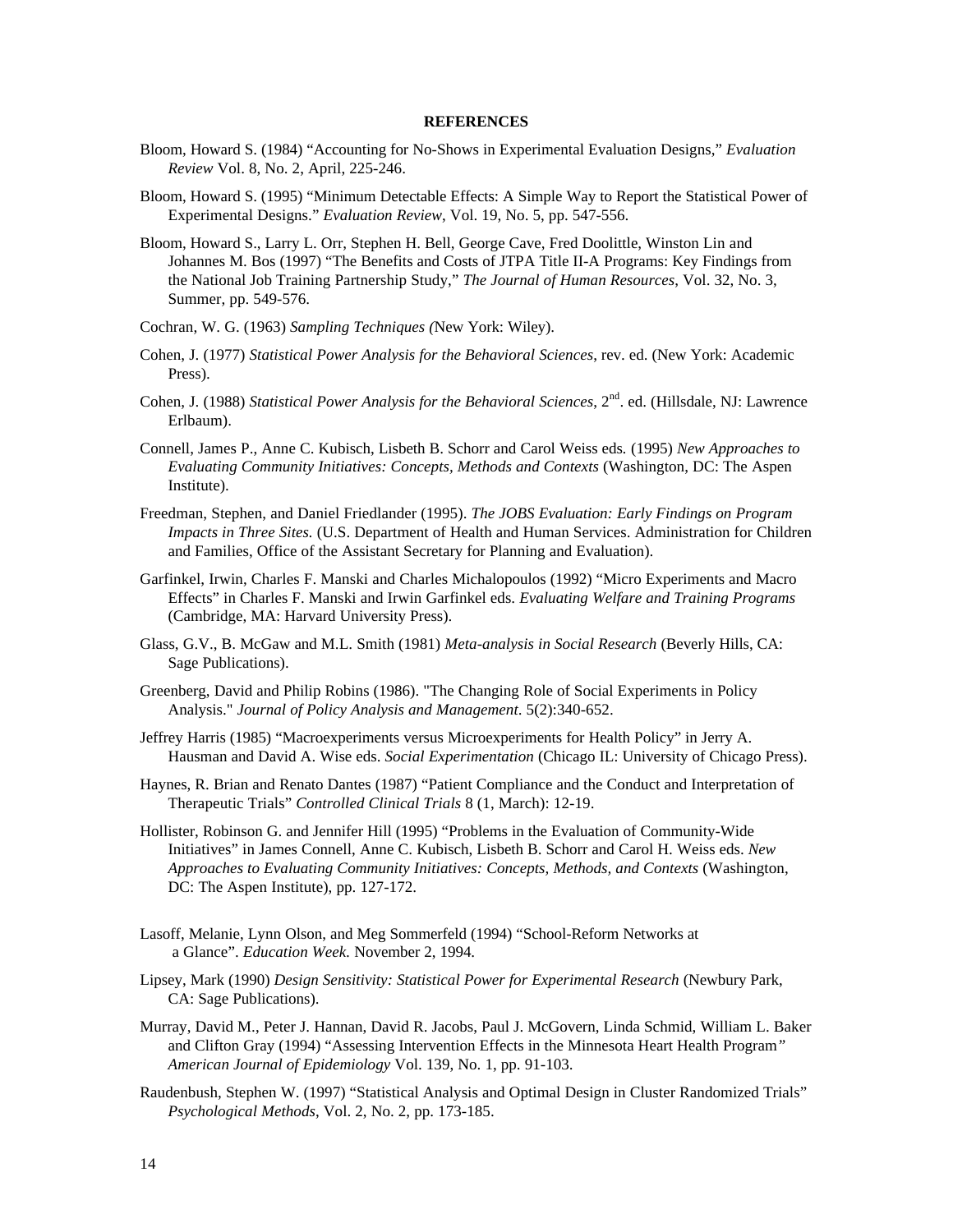- SAS Institute Inc. 1997 "Chapter 18: The MIXED Procedure" *SAS/STAT Software: Changes and Enhancements Through Release 6.12* (Cary, NC: SAS Institute), p. 577.
- SAS Institute Inc.1989. "Chapter 44: The VARCOMP Procedure," SAS/STAT User's Guide Volume 2 Version 6, (Cary, NC : SAS Institute), pp. 1661-1667.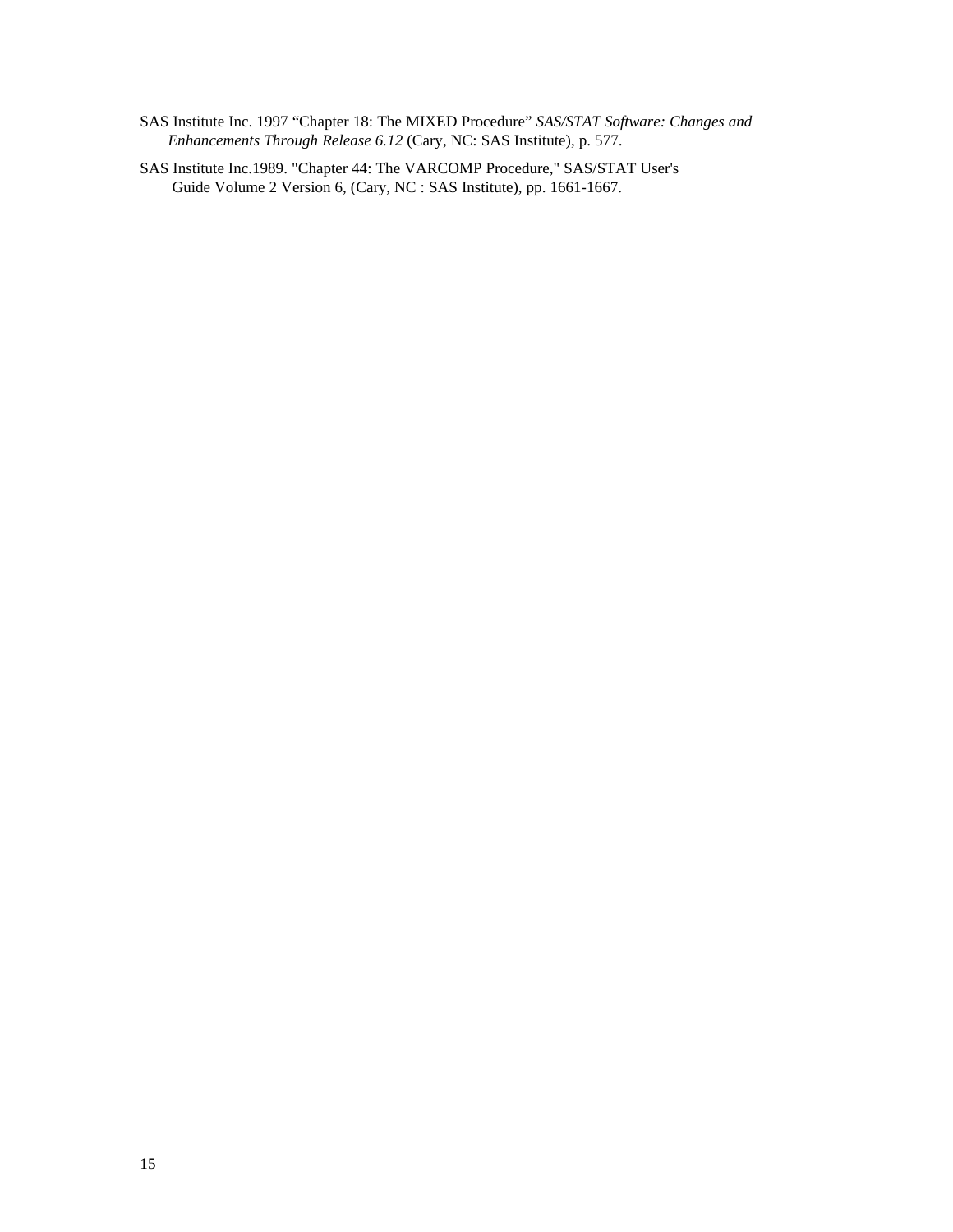|                            | 1989 | 1990 | 1991 | 1992 |
|----------------------------|------|------|------|------|
| <b>Third-Grade Math</b>    |      |      |      |      |
| Mean                       | 44.3 | 41.5 | 44.6 | 46.0 |
| Standard deviation         | 10.2 | 9.7  | 9.7  | 10.2 |
| $25th$ percentile          | 37   | 35   | 38   | 39   |
| $50th$ percentile          | 45   | 42   | 45   | 47   |
| $75th$ percentile          | 52   | 49   | 52   | 54   |
| <b>Third-Grade Reading</b> |      |      |      |      |
| Mean                       | 36.1 | 36.0 | 35.6 | 35.7 |
| Standard deviation         | 10.8 | 10.8 | 11.3 | 11.1 |
| $25th$ percentile          | 29   | 29   | 28   | 28   |
| $50th$ percentile          | 37   | 36   | 36   | 37   |
| $75th$ percentile          | 44   | 44   | 45   | 44   |
| <b>Sixth-Grade Math</b>    |      |      |      |      |
| Mean                       | 38.0 | 33.9 | 34.6 | 32.6 |
| <b>Standard Deviation</b>  | 11.4 | 11.4 | 11.5 | 11.5 |
| $25th$ percentile          | 30   | 25   | 26   | 24   |
| $50th$ percentile          | 37   | 33   | 33   | 31   |
| $75th$ percentile          | 46   | 42   | 42   | 41   |
| <b>Sixth-Grade Reading</b> |      |      |      |      |
| Mean                       | 56.5 | 58.5 | 56.7 | 56.1 |
| Standard deviation         | 11.5 | 11.5 | 11.8 | 12.1 |
| $25th$ percentile          | 51   | 52   | 51   | 49   |
| $50th$ percentile          | 59   | 61   | 58   | 57   |
| $75th$ percentile          | 65   | 67   | 66   | 65   |

# **Table 1 Distribution of Individual PEP Test Scores**

**NOTE:** Sample sizes for 1989, 1990, 1991 and 1992, respectively are: 1728, 1748, 1815, 1794 for thirdgrade math; 1724, 1741, 1806, 1797 for third-grade reading; 1229, 1398, 1313, 1475 for sixth-grade math; and 1229, 1398, 1314, 1468 for sixth-grade reading.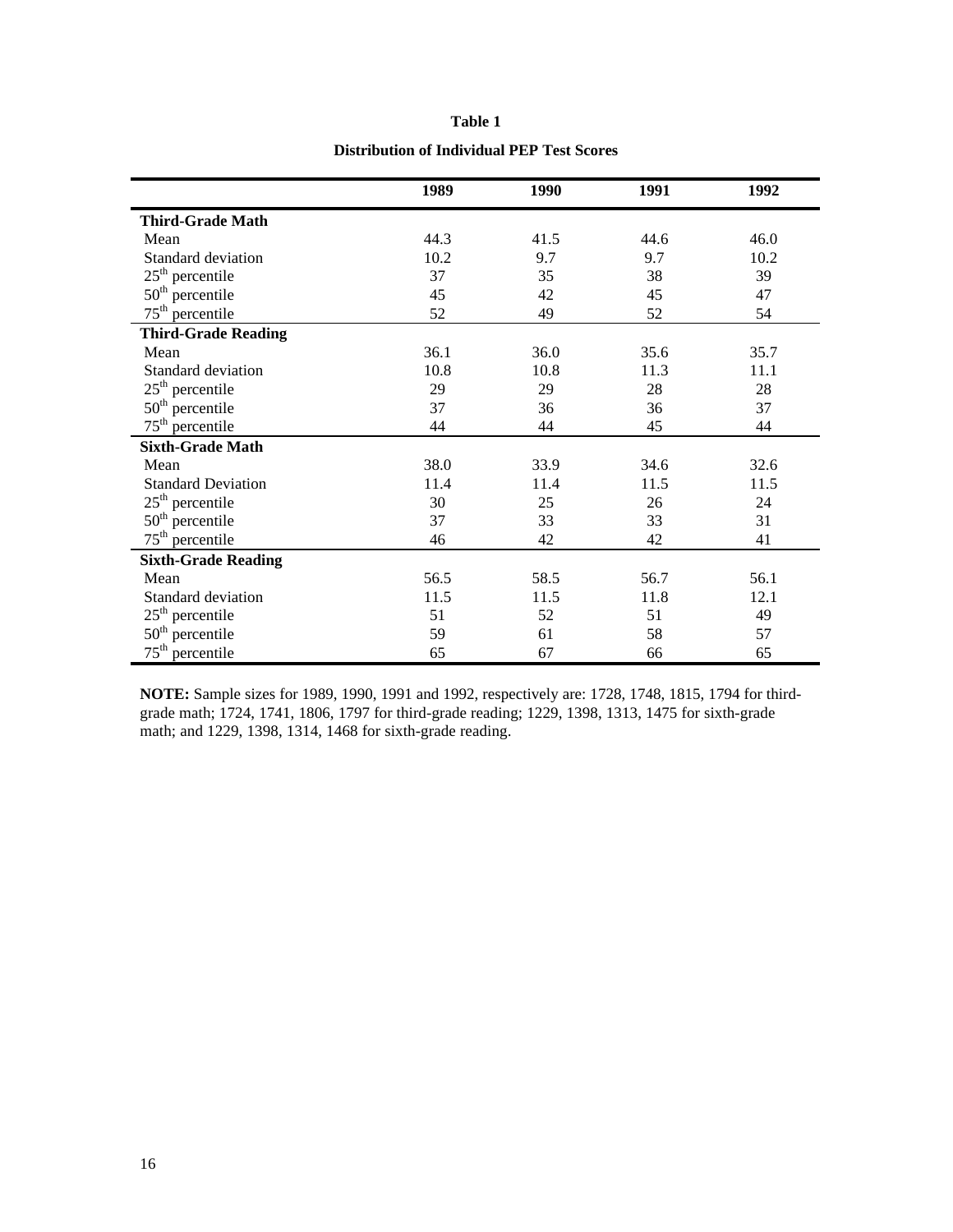|                              | <b>Third-Grade</b> |                | <b>Sixth-Grade</b> |         | Mean |
|------------------------------|--------------------|----------------|--------------------|---------|------|
|                              | <b>Math</b>        | <b>Reading</b> | <b>Math</b>        | Reading |      |
| Model 1 (no covariates)      |                    |                |                    |         |      |
| 10 Schools                   | 6.6                | 7.1            | 7.5                | 6.3     | 6.9  |
| 20 Schools                   | 4.7                | 5.0            | 5.3                | 4.5     | 4.9  |
| 30 Schools                   | 3.8                | 4.1            | 4.3                | 3.6     | 4.0  |
| 40 Schools                   | 3.3                | 3.6            | 3.7                | 3.2     | 3.4  |
| 60 Schools                   | 2.7                | 2.9            | 3.0                | 2.6     | 2.8  |
| Model 2 $(Y_{t-1})$          |                    |                |                    |         |      |
| 10 Schools                   | 3.6                | 4.7            | 4.9                | 3.9     | 4.3  |
| 20 Schools                   | 2.4                | 3.2            | 3.3                | 2.6     | 2.9  |
| 30 Schools                   | 2.0                | 2.6            | 2.7                | 2.1     | 2.3  |
| 40 Schools                   | 1.7                | 2.2            | 2.3                | 1.8     | 2.0  |
| 60 Schools                   | 1.4                | 1.8            | 1.9                | 1.5     | 1.6  |
| Model 3 $(Y_{t-1}, Y_{t-2})$ |                    |                |                    |         |      |
| 10 Schools                   | 3.7                | 3.5            | 4.7                | 4.3     | 4.0  |
| 20 Schools                   | 2.4                | 2.3            | 3.0                | 2.8     | 2.6  |
| 30 Schools                   | 1.9                | 1.8            | 2.4                | 2.2     | 2.1  |
| 40 Schools                   | 1.6                | 1.5            | 2.1                | 1.9     | 1.8  |
| 60 Schools                   | 1.3                | 1.3            | 1.7                | 1.5     | 1.4  |
| Model 4 $(Y_{t-2})$          |                    |                |                    |         |      |
| 10 Schools                   | 4.3                | 3.9            | 5.4                | 4.5     | 4.5  |
| 20 Schools                   | 2.9                | 2.6            | 3.7                | 3.0     | 3.1  |
| 30 Schools                   | 2.3                | 2.1            | 3.0                | 2.4     | 2.5  |
| 40 Schools                   | 2.0                | 1.8            | 2.5                | 2.1     | 2.1  |
| 60 Schools                   | 1.6                | 1.5            | 2.1                | 1.7     | 1.7  |
| Model 5 $(Y_{t-2}, Y_{t-3})$ |                    |                |                    |         |      |
| 10 Schools                   | 4.3                | 3.6            | 5.0                | 4.9     | 4.5  |
| 20 Schools                   | 2.8                | 2.3            | 3.2                | 3.1     | 2.9  |
| 30 Schools                   | 2.2                | 1.9            | 2.6                | 2.5     | 2.3  |
| 40 Schools                   | 1.9                | 1.6            | 2.2                | 2.1     | 2.0  |
| 60 Schools                   | 1.5                | 1.3            | 1.8                | 1.7     | 1.6  |

**Table 2 Estimated Minimum Detectable Effects for Cohort Approaches (for the full sample)**

**NOTE**: Based on the mean values of  $t^2$  and  $s^2$  for all years of available full-sample data for each model, and assuming 60 students per school (approximately the average grade size for the full-sample).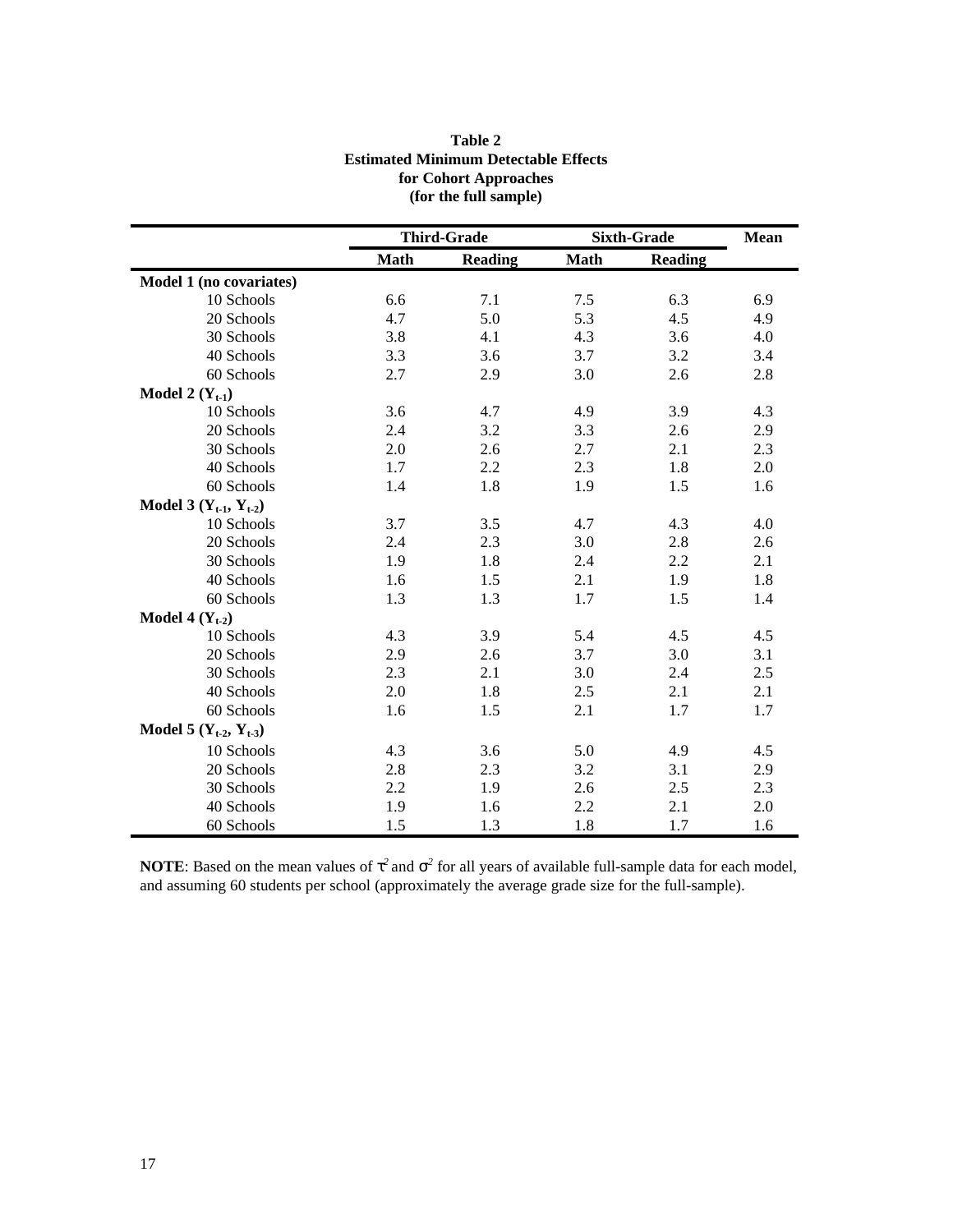|                                     | <b>Third-Grade</b> |                | <b>Sixth-Grade</b> |                | <b>Mean</b> |
|-------------------------------------|--------------------|----------------|--------------------|----------------|-------------|
|                                     | <b>Math</b>        | <b>Reading</b> | <b>Math</b>        | <b>Reading</b> |             |
| Model 1 (no covariates)             |                    |                |                    |                |             |
| 10 schools                          | 0.67               | 0.65           | 0.65               | 0.54           | 0.63        |
| 20 schools                          | 0.47               | 0.46           | 0.46               | 0.38           | 0.44        |
| 30 schools                          | 0.38               | 0.37           | 0.38               | 0.31           | 0.36        |
| 40 schools                          | 0.33               | 0.32           | 0.33               | 0.27           | 0.31        |
| 60 schools                          | 0.27               | 0.26           | 0.27               | 0.22           | 0.26        |
| Model 2 $(Y_{it-1})$                |                    |                |                    |                |             |
| 10 schools                          | 0.37               | 0.43           | 0.43               | 0.33           | 0.39        |
| 20 schools                          | 0.25               | 0.29           | 0.29               | 0.23           | 0.26        |
| 30 schools                          | 0.20               | 0.23           | 0.23               | 0.18           | 0.21        |
| 40 schools                          | 0.17               | 0.20           | 0.20               | 0.16           | 0.18        |
| 60 schools                          | 0.14               | 0.16           | 0.16               | 0.13           | 0.15        |
| Model 3 ( $Y_{jt-1}$ , $Y_{jt-2}$ ) |                    |                |                    |                |             |
| 10 schools                          | 0.37               | 0.32           | 0.41               | 0.36           | 0.37        |
| 20 schools                          | 0.24               | 0.21           | 0.26               | 0.23           | 0.24        |
| 30 schools                          | 0.19               | 0.16           | 0.21               | 0.19           | 0.19        |
| 40 schools                          | 0.16               | 0.14           | 0.18               | 0.16           | 0.16        |
| 60 schools                          | 0.13               | 0.11           | 0.15               | 0.13           | 0.13        |
| Model 4 $(Y_{it-2})$                |                    |                |                    |                |             |
| 10 schools                          | 0.43               | 0.35           | 0.47               | 0.38           | 0.41        |
| 20 schools                          | 0.29               | 0.24           | 0.32               | 0.26           | 0.28        |
| 30 schools                          | 0.24               | 0.19           | 0.26               | 0.21           | 0.22        |
| 40 schools                          | 0.20               | 0.17           | 0.22               | 0.18           | 0.19        |
| 60 schools                          | 0.17               | 0.13           | 0.18               | 0.15           | 0.16        |
| Model 5 ( $Y_{jt-2}$ , $Y_{jt-3}$ ) |                    |                |                    |                |             |
| 10 schools                          | 0.44               | 0.33           | 0.44               | 0.42           | 0.41        |
| 20 schools                          | 0.28               | 0.21           | 0.28               | 0.27           | 0.26        |
| 30 schools                          | 0.23               | 0.17           | 0.22               | 0.21           | 0.21        |
| 40 schools                          | 0.19               | 0.15           | 0.19               | 0.18           | 0.18        |
| 60 schools                          | 0.16               | 0.12           | 0.16               | 0.15           | 0.14        |

# **Table 3 Estimated Minimum Detectable Effect Sizes For Cohort Approaches (for the full sample)<sup>1</sup>**

**<sup>1</sup>** The minimum detectable effect size equals the minimum detectable effect measured in raw PEP test scores divided by the standard deviation of the raw scores.

**NOTE**: Based on the mean values of  $t^2$ ,  $s^2$  and the sample standard deviation for all years of available full-sample data for each model, and assuming 60 students per school (approximately the average grade size for the full-sample).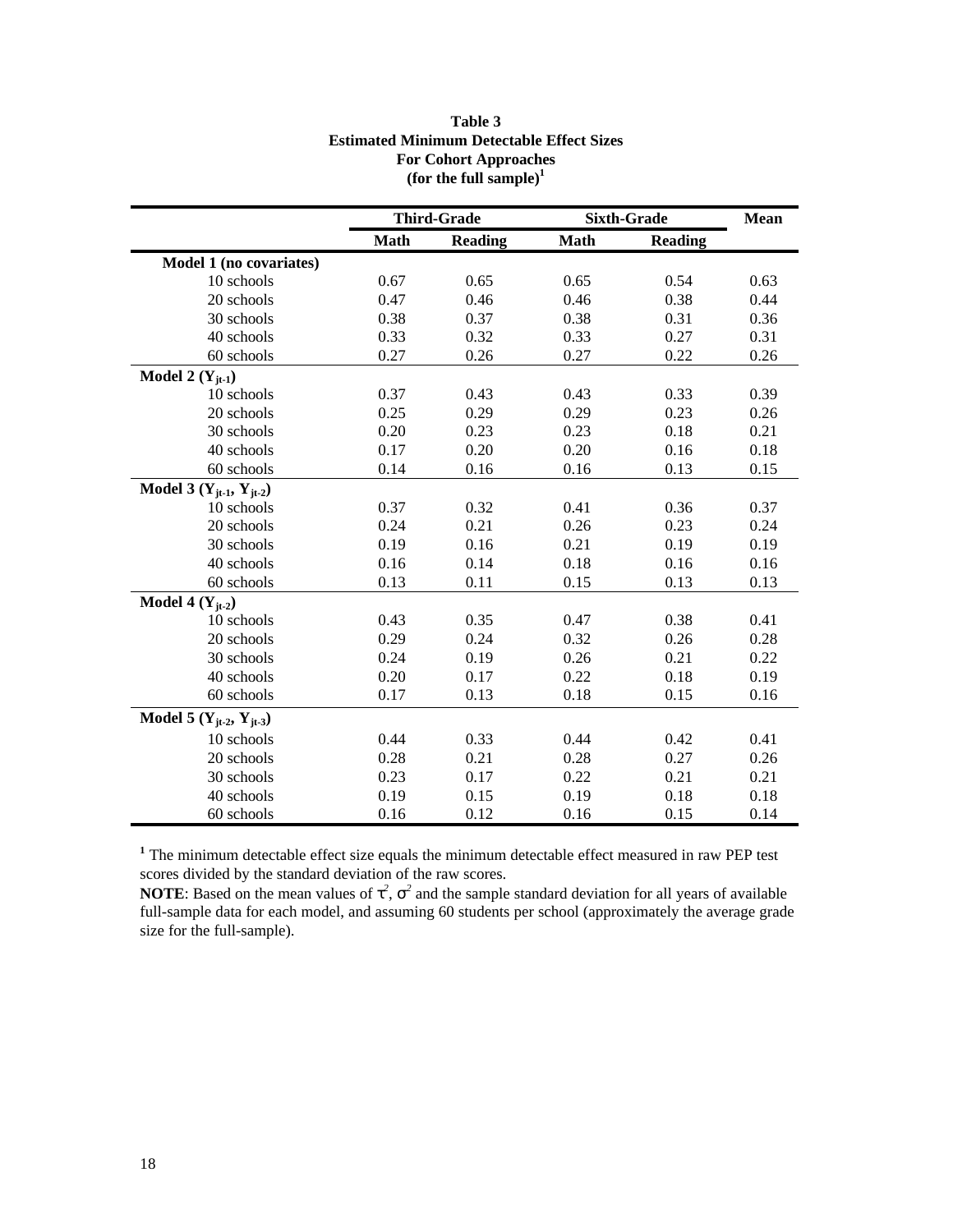|                                       |                                                                                               | (longitudinal sub-sample) |                          |      |  |  |  |
|---------------------------------------|-----------------------------------------------------------------------------------------------|---------------------------|--------------------------|------|--|--|--|
|                                       | <b>Minimum Detectable Effect and Effect Size</b><br>for 40 Schools and 60 Students per School |                           |                          |      |  |  |  |
|                                       | <b>Raw Pep Test Score</b>                                                                     |                           | Effect Size <sup>1</sup> |      |  |  |  |
|                                       | 1991                                                                                          | 1992                      | 1991                     | 1992 |  |  |  |
| <b>Sixth-grade Math</b>               |                                                                                               |                           |                          |      |  |  |  |
| Model 1 (no covariates)               | 3.9                                                                                           | 3.7                       | 0.36                     | 0.34 |  |  |  |
| Longitudinal approaches               |                                                                                               |                           |                          |      |  |  |  |
| Model $6(y_{i t-1})$                  | 1.7                                                                                           | 2.2                       | 0.16                     | 0.20 |  |  |  |
| Model 7 $(y_{ijt-2})$                 | 2.7                                                                                           | 2.5                       | 0.25                     | 0.23 |  |  |  |
| Model 8 $(y_{it-1}, y_{it-2})$        | 1.7                                                                                           | 2.1                       | 0.16                     | 0.20 |  |  |  |
| Repeated cross-section approaches     |                                                                                               |                           |                          |      |  |  |  |
| Model 2 $(Y_{jt-1})$                  | 2.0                                                                                           | 2.3                       | 0.18                     | 0.21 |  |  |  |
| Model 4 $(Y_{it-2})$                  | 2.9                                                                                           | 2.3                       | 0.27                     | 0.21 |  |  |  |
| Model 3 $(Y_{it-1}, Y_{it-2})$        | 2.0                                                                                           | 2.2                       | 0.19                     | 0.20 |  |  |  |
| Longitudinal + Repeated cross-section |                                                                                               |                           |                          |      |  |  |  |
| Model 9 $(y_{i t-1}, Y_{i t-1})$      | 1.3                                                                                           | 1.9                       | 0.12                     | 0.17 |  |  |  |
| Model 10 $(y_{ijt-2}, Y_{jt-2})$      | 2.0                                                                                           | 2.0                       | 0.19                     | 0.18 |  |  |  |
| <b>Sixth-grade Reading</b>            |                                                                                               |                           |                          |      |  |  |  |
| Model 1 (no covariates)               | 3.3                                                                                           | 2.8                       | 0.32                     | 0.25 |  |  |  |
| Longitudinal approaches               |                                                                                               |                           |                          |      |  |  |  |
|                                       | 1.4                                                                                           | 1.0                       | 0.13                     | 0.09 |  |  |  |
| Model 6 $(y_{ijt-1})$                 | 1.3                                                                                           |                           | 0.13                     |      |  |  |  |
| Model 7 $(y_{ijt-2})$                 |                                                                                               | 1.8                       |                          | 0.16 |  |  |  |
| Model 8 $(y_{it-1}, y_{it-2})$        | 1.2                                                                                           | 1.0                       | 0.11                     | 0.09 |  |  |  |
| Repeated cross-section approaches     |                                                                                               |                           |                          |      |  |  |  |
| Model 2 $(Y_{it-1})$                  | 1.7                                                                                           | 1.9                       | 0.17                     | 0.18 |  |  |  |
| Model 4 $(Y_{it-2})$                  | 2.0                                                                                           | 2.2                       | 0.19                     | 0.20 |  |  |  |
| Model 3 $(Y_{jt-1}, Y_{jt-2})$        | 1.8                                                                                           | 2.0                       | 0.17                     | 0.18 |  |  |  |
| Longitudinal + Repeated cross-section |                                                                                               |                           |                          |      |  |  |  |
| Model 9 $(y_{ijt-1}, Y_{jt-1})$       | 1.2                                                                                           | 1.0                       | 0.11                     | 0.09 |  |  |  |
| Model 10 $(y_{ijt-2}, Y_{jt-2})$      | 1.1                                                                                           | 1.8                       | 0.11                     | 0.16 |  |  |  |
| <b>Third-grade Math</b>               |                                                                                               |                           |                          |      |  |  |  |
| Model 1 (no covariates)               | 3.6                                                                                           | 3.3                       | 0.37                     | 0.33 |  |  |  |
| Longitudinal approaches               |                                                                                               |                           |                          |      |  |  |  |
| Model 6 $(y_{ijt-1})$                 | 3.3                                                                                           | 2.8                       | 0.34                     | 0.27 |  |  |  |
| Model 7 $(y_{ijt-2})$                 | 2.9                                                                                           | 2.9                       | 0.30                     | 0.28 |  |  |  |
| Model 8 $(y_{it-1}, y_{it-2})$        | 2.9                                                                                           | 2.6                       | 0.30                     | 0.25 |  |  |  |
| Repeated cross-section approaches     |                                                                                               |                           |                          |      |  |  |  |
| Model 2 $(Y_{jt-1})$                  | 1.7                                                                                           | 1.7                       | 0.18                     | 0.17 |  |  |  |
| Model 4 $(Y_{it-2})$                  | 2.1                                                                                           | 2.1                       | 0.21                     | 0.20 |  |  |  |
| Model 3 $(Y_{jt-1}, Y_{jt-2})$        | 1.6                                                                                           | 1.7                       | 0.17                     | 0.16 |  |  |  |
| Longitudinal + Repeated cross-section |                                                                                               |                           |                          |      |  |  |  |
| Model 9 $(y_{ijt-1}, Y_{jt-1})$       | 2.0                                                                                           | 1.5                       | 0.20                     | 0.15 |  |  |  |
| Model 10 $(y_{ijt-2}, Y_{jt-2})$      | 2.1                                                                                           | 2.1                       | 0.22                     | 0.21 |  |  |  |
| <b>Third-grade Reading</b>            |                                                                                               |                           |                          |      |  |  |  |
| Model 1 (no covariates)               | 3.8                                                                                           | 3.5                       | 0.35                     | 0.31 |  |  |  |
| Longitudinal approaches               |                                                                                               |                           |                          |      |  |  |  |
| Model $6(y_{ijt-1})$                  | 2.1                                                                                           | 1.8                       | 0.19                     | 0.16 |  |  |  |
| Model 7 $(y_{ijt-2})$                 | 1.8                                                                                           | 2.1                       | 0.17                     | 0.19 |  |  |  |
| Model 8 $(y_{it-1}, y_{it-2})$        | 1.8                                                                                           | 1.8                       | 0.16                     | 0.16 |  |  |  |
| Repeated cross-section approaches     |                                                                                               |                           |                          |      |  |  |  |

| Table 4                                                      |
|--------------------------------------------------------------|
| <b>Estimated Minimum Detectable Effects and Effect Sizes</b> |
| <b>For Longitudinal and Cohort Approaches</b>                |
|                                                              |